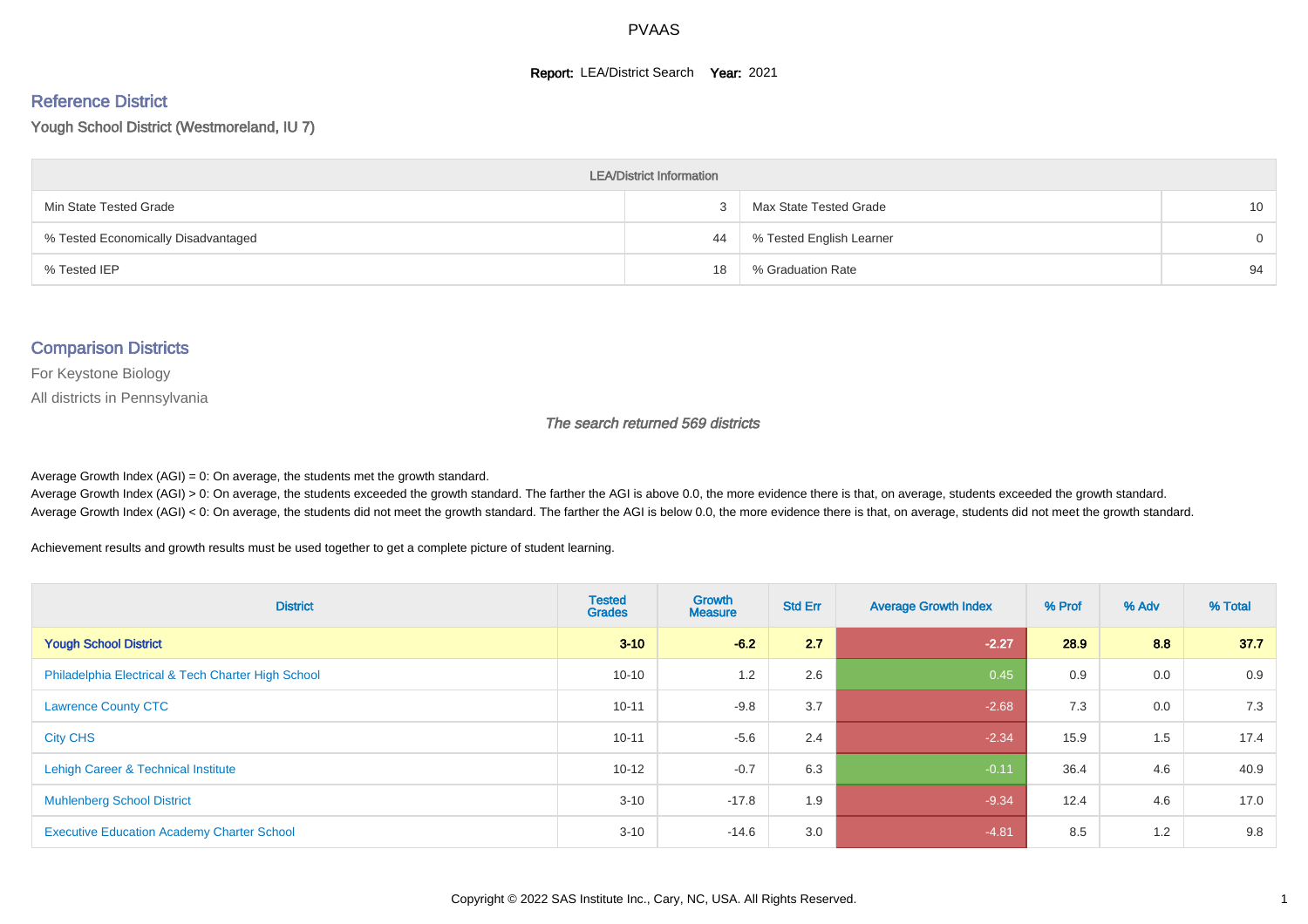| <b>District</b>                               | <b>Tested</b><br><b>Grades</b> | <b>Growth</b><br><b>Measure</b> | <b>Std Err</b> | <b>Average Growth Index</b> | % Prof | % Adv | % Total |
|-----------------------------------------------|--------------------------------|---------------------------------|----------------|-----------------------------|--------|-------|---------|
| <b>Yough School District</b>                  | $3 - 10$                       | $-6.2$                          | 2.7            | $-2.27$                     | 28.9   | 8.8   | 37.7    |
| <b>Chartiers-Houston School District</b>      | $3 - 10$                       | $-16.5$                         | 3.5            | $-4.79$                     | 26.3   | 6.6   | 32.9    |
| <b>Neshannock Township School District</b>    | $3 - 10$                       | $-12.5$                         | 2.7            | $-4.73$                     | 29.0   | 13.0  | 42.0    |
| <b>Mid Valley School District</b>             | $3 - 10$                       | $-11.1$                         | 2.7            | $-4.07$                     | 28.3   | 8.1   | 36.4    |
| <b>Shikellamy School District</b>             | $3 - 10$                       | $-8.3$                          | 2.4            | $-3.42$                     | 20.8   | 18.5  | 39.2    |
| Lackawanna Trail School District              | $3 - 10$                       | $-11.0$                         | 3.3            | $-3.35$                     | 13.1   | 18.0  | 31.2    |
| <b>Wissahickon School District</b>            | $3 - 10$                       | $-5.3$                          | 1.7            | $-3.14$                     | 27.5   | 29.0  | 56.6    |
| Jefferson-Morgan School District              | $3 - 10$                       | $-12.0$                         | 3.9            | $-3.09$                     | 28.6   | 6.1   | 34.7    |
| California Area School District               | $3 - 10$                       | $-13.7$                         | 4.5            | $-3.06$                     | 41.7   | 16.7  | 58.3    |
| <b>Avonworth School District</b>              | $3 - 10$                       | $-6.2$                          | $2.3\,$        | $-2.68$                     | 35.9   | 14.1  | 50.0    |
| <b>Antietam School District</b>               | $3 - 10$                       | $-9.5$                          | 3.7            | $-2.57$                     | 20.9   | 1.5   | 22.4    |
| <b>Carmichaels Area School District</b>       | $3 - 10$                       | $-7.0$                          | 3.1            | $-2.30$                     | 17.8   | 9.6   | 27.4    |
| <b>Yough School District</b>                  | $3 - 10$                       | $-6.2$                          | 2.7            | $-2.27$                     | 28.9   | 8.8   | 37.7    |
| <b>Wyoming Area School District</b>           | $3 - 10$                       | $-5.5$                          | 2.5            | $-2.21$                     | 32.0   | 9.6   | 41.6    |
| <b>West Middlesex Area School District</b>    | $3 - 10$                       | $-7.4$                          | 3.5            | $-2.11$                     | 32.0   | 9.6   | 41.6    |
| <b>Cambria Heights School District</b>        | $3 - 10$                       | $-6.2$                          | 2.9            | $-2.11$                     | 25.0   | 13.0  | 38.0    |
| <b>Sto-Rox School District</b>                | $3 - 10$                       | $-7.0$                          | 3.5            | $-1.99$                     | 3.2    | 0.0   | $3.2\,$ |
| <b>Shanksville-Stonycreek School District</b> | $3 - 10$                       | $-8.6$                          | 5.5            | $-1.55$                     | 17.6   | 23.5  | 41.2    |
| <b>Troy Area School District</b>              | $3 - 10$                       | $-4.7$                          | 3.2            | $-1.46$                     | 22.8   | 16.5  | 39.2    |
| <b>Northeast Bradford School District</b>     | $3 - 10$                       | $-5.0$                          | 3.7            | $-1.35$                     | 30.6   | 4.8   | 35.5    |
| <b>Rose Tree Media School District</b>        | $3 - 10$                       | $-2.8$                          | 2.1            | $-1.33$                     | 35.2   | 29.6  | 64.8    |
| <b>Beaver Area School District</b>            | $3 - 10$                       | $-3.0$                          | 2.5            | $-1.16$                     | 25.8   | 27.8  | 53.6    |
| <b>Harmony Area School District</b>           | $3 - 10$                       | $-5.7$                          | 5.0            | $-1.13$                     | 33.3   | 0.0   | 33.3    |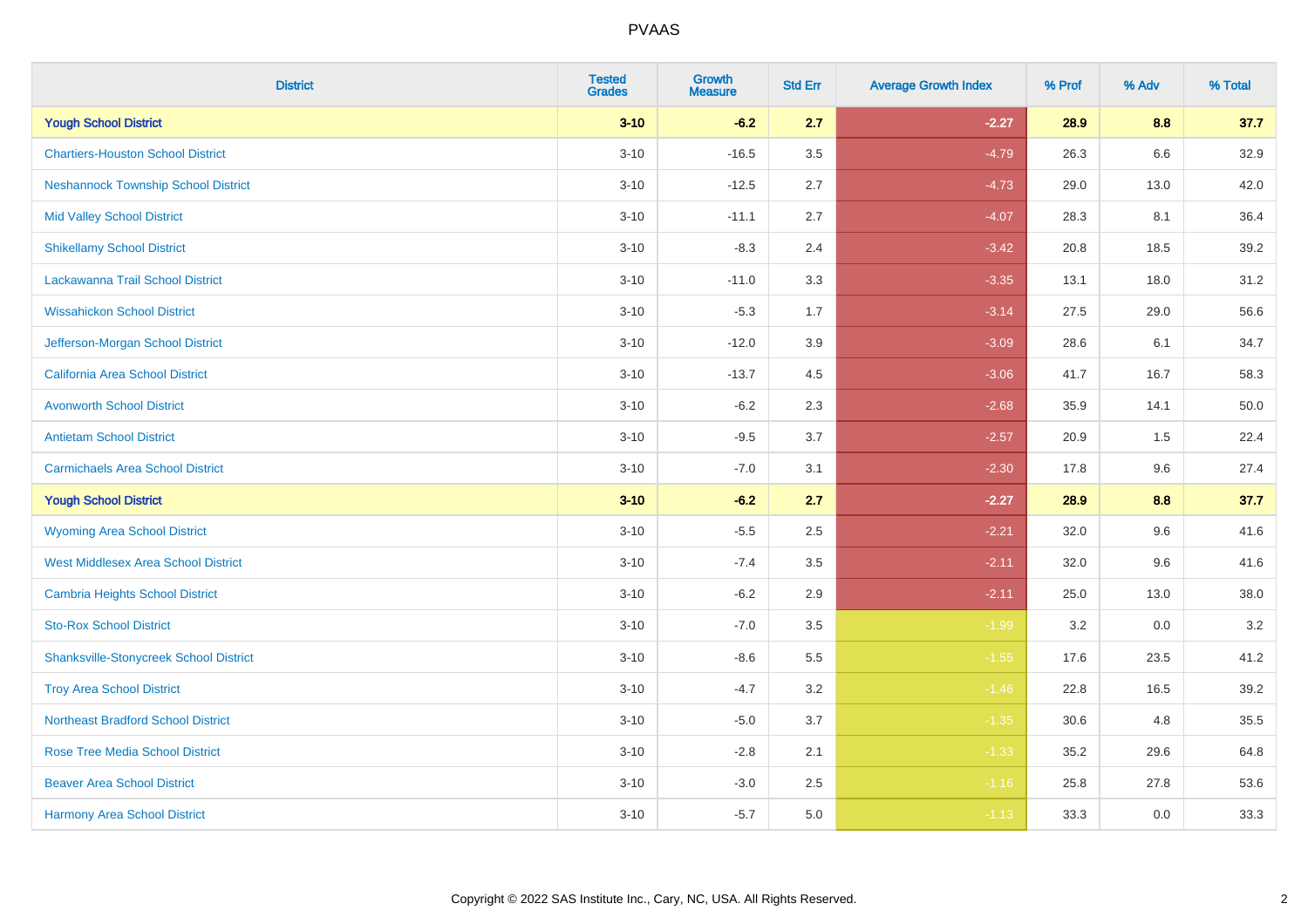| <b>District</b>                            | <b>Tested</b><br><b>Grades</b> | <b>Growth</b><br><b>Measure</b> | <b>Std Err</b> | <b>Average Growth Index</b> | % Prof | % Adv | % Total |
|--------------------------------------------|--------------------------------|---------------------------------|----------------|-----------------------------|--------|-------|---------|
| <b>Yough School District</b>               | $3 - 10$                       | $-6.2$                          | 2.7            | $-2.27$                     | 28.9   | 8.8   | 37.7    |
| <b>Moshannon Valley School District</b>    | $3 - 10$                       | $-5.1$                          | 4.6            | $-1.12$                     | 25.0   | 12.5  | 37.5    |
| <b>Mahanoy Area School District</b>        | $3 - 10$                       | $-3.4$                          | 3.1            | $-1.07$                     | 21.4   | 8.6   | 30.0    |
| <b>Northwest Area School District</b>      | $3 - 10$                       | $-3.2$                          | 3.3            | $-0.97$                     | 30.4   | 13.0  | 43.5    |
| <b>Propel Charter School-Montour</b>       | $3 - 10$                       | $-3.4$                          | 3.6            | $-0.93$                     | 7.7    | 0.0   | 7.7     |
| <b>Mount Union Area School District</b>    | $3 - 10$                       | $-2.5$                          | 2.8            | $-0.89$                     | 19.8   | 5.8   | 25.6    |
| <b>Reynolds School District</b>            | $3 - 10$                       | $-3.0$                          | 3.5            | $-0.87$                     | 27.3   | 9.1   | 36.4    |
| <b>Carbondale Area School District</b>     | $3 - 10$                       | $-2.8$                          | 3.2            | $-0.87$                     | 27.5   | 2.9   | 30.4    |
| <b>Valley Grove School District</b>        | $3 - 10$                       | $-4.0$                          | 5.5            | $-0.72$                     | 68.4   | 15.8  | 84.2    |
| <b>Tri-Valley School District</b>          | $3 - 10$                       | $-2.7$                          | 3.9            | $-0.69$                     | 31.0   | 9.5   | 40.5    |
| <b>Monessen City School District</b>       | $3 - 10$                       | $-3.9$                          | 5.6            | $-0.69$                     | 21.0   | 10.5  | 31.6    |
| <b>Southeastern Greene School District</b> | $3 - 10$                       | $-2.3$                          | 4.4            | $-0.53$                     | 29.0   | 9.7   | 38.7    |
| <b>Clearfield Area School District</b>     | $3 - 10$                       | $-1.3$                          | 3.7            | $-0.34$                     | 43.9   | 24.6  | 68.4    |
| <b>MaST Community Charter School</b>       | $3 - 10$                       | $-0.9$                          | 2.5            | $-0.34$                     | 25.0   | 21.6  | 46.6    |
| <b>Ferndale Area School District</b>       | $3 - 10$                       | $-1.1$                          | 4.1            | $-0.27$                     | 21.0   | 7.9   | 29.0    |
| <b>Fort Cherry School District</b>         | $3 - 10$                       | $-0.7$                          | 3.1            | $-0.21$                     | 30.6   | 14.1  | 44.7    |
| <b>Portage Area School District</b>        | $3 - 10$                       | $-0.5$                          | 3.3            | $-0.14$                     | 27.0   | 20.6  | 47.6    |
| <b>Freeport Area School District</b>       | $3 - 10$                       | $-0.2$                          | 2.1            | $-0.10$                     | 37.4   | 29.8  | 67.2    |
| <b>Garnet Valley School District</b>       | $3 - 10$                       | 0.2                             | 1.7            | 0.13                        | 34.9   | 26.4  | 61.3    |
| Marion Center Area School District         | $3 - 10$                       | 0.8                             | 2.9            | 0.27                        | 23.3   | 11.1  | 34.4    |
| South Williamsport Area School District    | $3 - 10$                       | 0.9                             | 3.1            | 0.31                        | 38.4   | 11.6  | 50.0    |
| <b>MaST Community Charter School II</b>    | $3 - 10$                       | 1.4                             | 3.0            | 0.45                        | 16.1   | 4.6   | 20.7    |
| <b>Abington School District</b>            | $3 - 10$                       | 0.9                             | 1.6            | 0.57                        | 29.7   | 28.7  | 58.4    |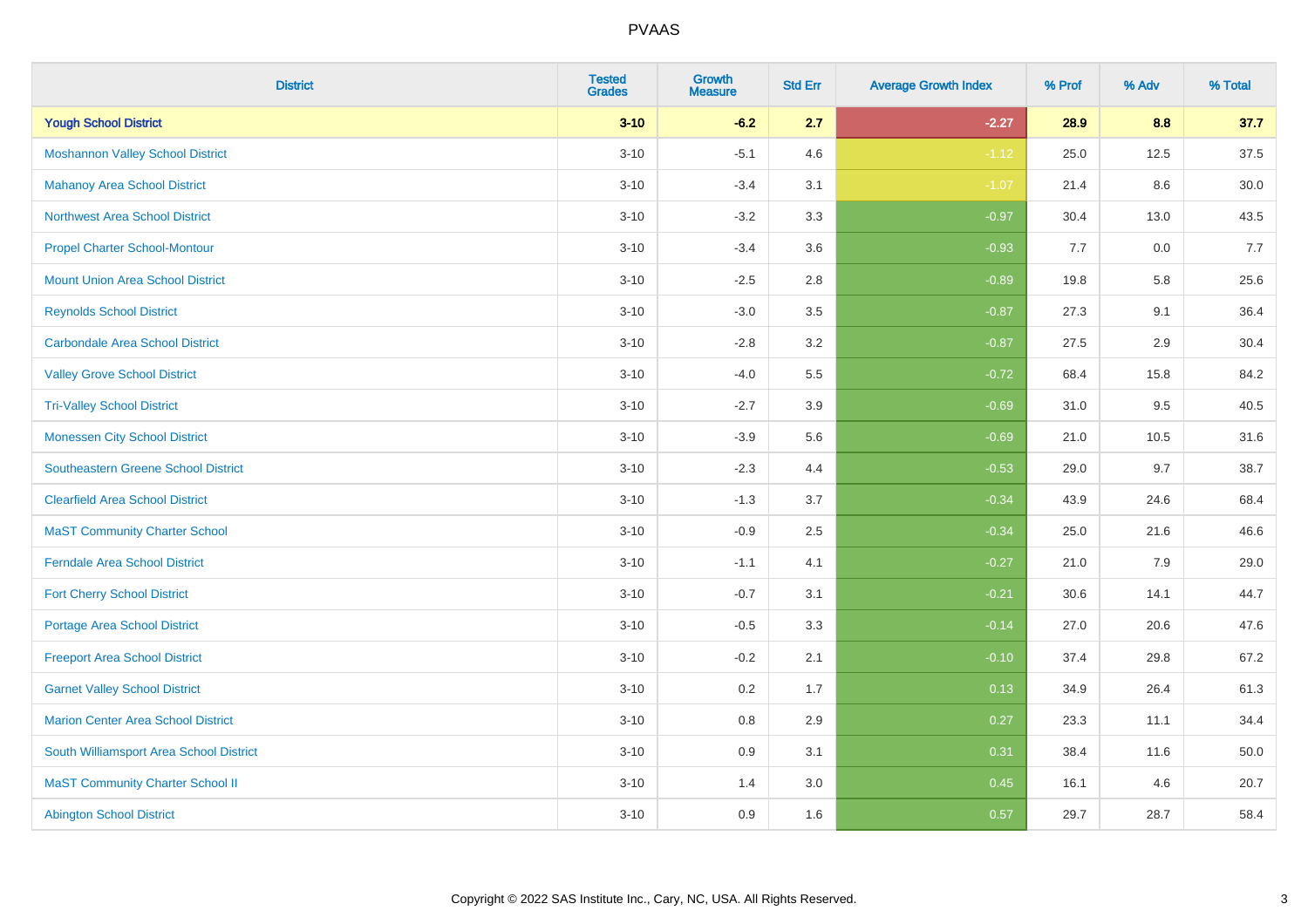| <b>District</b>                                    | <b>Tested</b><br><b>Grades</b> | <b>Growth</b><br><b>Measure</b> | <b>Std Err</b> | <b>Average Growth Index</b> | % Prof | % Adv | % Total |
|----------------------------------------------------|--------------------------------|---------------------------------|----------------|-----------------------------|--------|-------|---------|
| <b>Yough School District</b>                       | $3 - 10$                       | $-6.2$                          | 2.7            | $-2.27$                     | 28.9   | 8.8   | 37.7    |
| <b>Sullivan County School District</b>             | $3 - 10$                       | 2.5                             | 4.3            | 0.58                        | 43.6   | 7.7   | 51.3    |
| <b>Bethlehem-Center School District</b>            | $3 - 10$                       | 2.1                             | 3.5            | 0.59                        | 32.3   | 4.6   | 36.9    |
| <b>Belmont Charter School</b>                      | $3 - 10$                       | 2.2                             | 3.4            | 0.64                        | 5.3    | 1.8   | 7.0     |
| <b>Centennial School District</b>                  | $3 - 10$                       | 1.5                             | 1.5            | 0.98                        | 23.6   | 12.4  | 36.0    |
| <b>Southeast Delco School District</b>             | $3 - 10$                       | 3.9                             | 3.5            | 1.12                        | 18.6   | 3.4   | 22.0    |
| <b>Bellwood-Antis School District</b>              | $3 - 10$                       | $3.5\,$                         | 2.8            | 1.24                        | 40.9   | 19.4  | 60.2    |
| <b>Bloomsburg Area School District</b>             | $3 - 10$                       | 4.3                             | 3.4            | 1.26                        | 36.5   | 20.6  | 57.1    |
| <b>Mastery Charter School - Thomas Campus</b>      | $3 - 10$                       | 7.9                             | 5.7            | 1.39                        | 12.5   | 0.0   | 12.5    |
| <b>Central Valley School District</b>              | $3 - 10$                       | 4.7                             | 2.6            | 1.83                        | 37.8   | 18.5  | 56.3    |
| <b>Benton Area School District</b>                 | $3 - 10$                       | 8.1                             | 4.0            | 2.01                        | 35.7   | 28.6  | 64.3    |
| <b>Wallingford-Swarthmore School District</b>      | $3 - 10$                       | $5.0\,$                         | 2.2            | 2.25                        | 33.3   | 37.1  | 70.4    |
| <b>Glendale School District</b>                    | $3 - 10$                       | 7.9                             | 3.5            | 2.25                        | 42.6   | 9.3   | 51.8    |
| <b>Commonwealth Charter Academy Charter School</b> | $3 - 10$                       | 4.2                             | 1.6            | 2.68                        | 27.0   | 15.6  | 42.5    |
| <b>South Butler County School District</b>         | $3 - 10$                       | 6.3                             | 2.2            | 2.80                        | 37.8   | 19.2  | 57.0    |
| <b>Allegheny-Clarion Valley School District</b>    | $3 - 10$                       | 12.3                            | 4.1            | 3.03                        | 33.3   | 19.0  | 52.4    |
| <b>Kane Area School District</b>                   | $3 - 10$                       | 8.8                             | 2.9            | 3.07                        | 31.4   | 19.8  | 51.2    |
| <b>Mars Area School District</b>                   | $3 - 10$                       | 6.6                             | 1.9            | 3.45                        | 36.7   | 32.4  | 69.1    |
| <b>Tredyffrin-Easttown School District</b>         | $3 - 10$                       | 8.7                             | 2.4            | 3.57                        | 35.2   | 35.8  | 71.0    |
| Maritime Academy Charter School                    | $3 - 10$                       | 13.2                            | 3.1            | 4.29                        | 24.0   | 1.3   | 25.3    |
| <b>Montrose Area School District</b>               | $3 - 10$                       | 12.3                            | 2.8            | 4.41                        | 37.8   | 28.9  | 66.7    |
| <b>Pennridge School District</b>                   | $3 - 10$                       | 7.4                             | 1.5            | 5.10                        | 32.0   | 27.6  | 59.6    |
| <b>Fleetwood Area School District</b>              | $3 - 10$                       | 10.4                            | 2.0            | 5.19                        | 31.7   | 25.8  | 57.5    |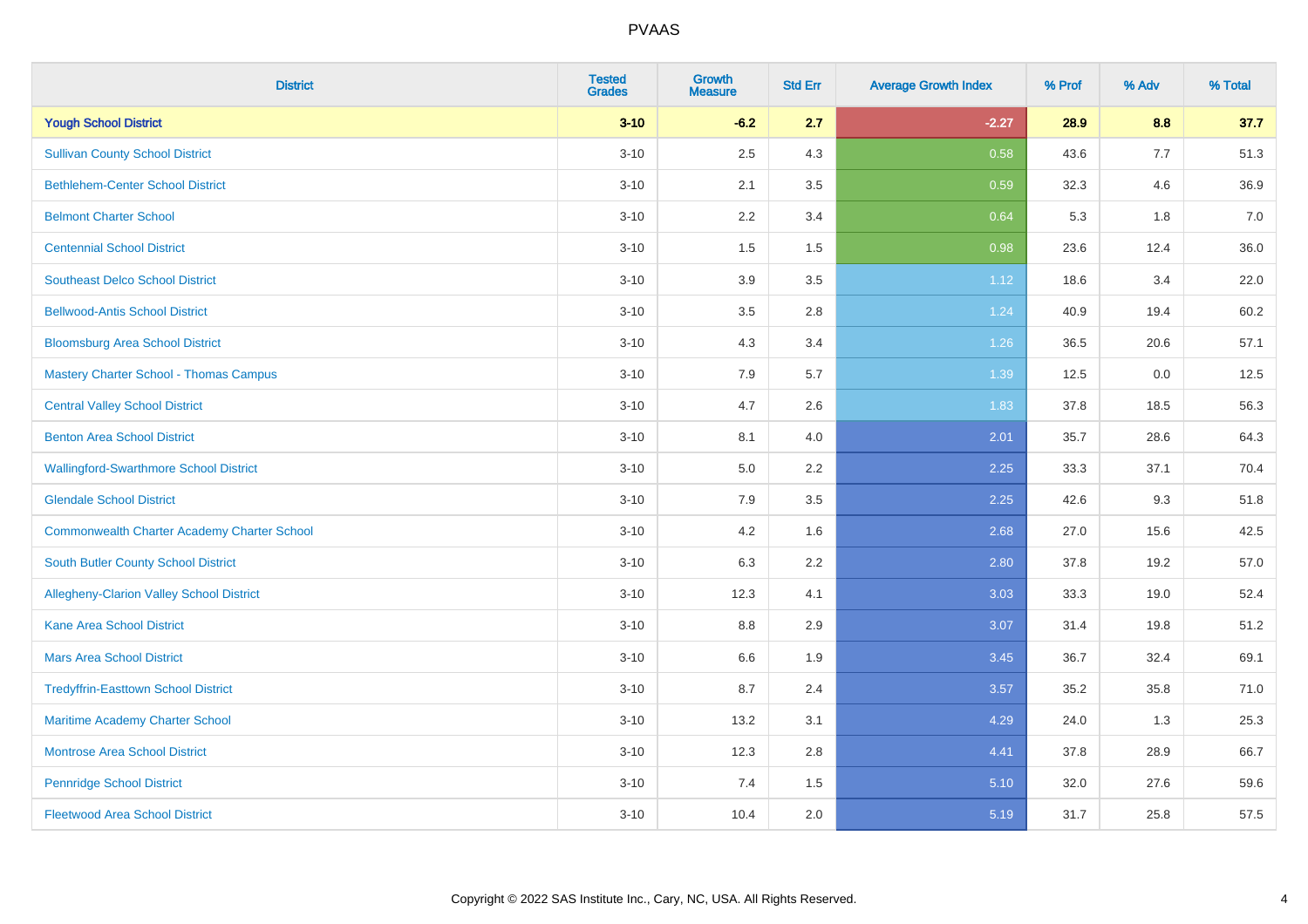| <b>District</b>                              | <b>Tested</b><br><b>Grades</b> | Growth<br><b>Measure</b> | <b>Std Err</b> | <b>Average Growth Index</b> | % Prof | % Adv | % Total |
|----------------------------------------------|--------------------------------|--------------------------|----------------|-----------------------------|--------|-------|---------|
| <b>Yough School District</b>                 | $3 - 10$                       | $-6.2$                   | 2.7            | $-2.27$                     | 28.9   | 8.8   | 37.7    |
| <b>Avon Grove School District</b>            | $3 - 10$                       | 7.6                      | 1.4            | 5.29                        | 33.7   | 33.2  | 67.0    |
| <b>Blue Mountain School District</b>         | $3 - 10$                       | 12.2                     | 2.1            | 5.81                        | 30.7   | 26.1  | 56.8    |
| <b>Collegium Charter School</b>              | $3 - 10$                       | 21.2                     | 2.6            | 8.18                        | 25.4   | 16.4  | 41.8    |
| <b>Derry Township School District</b>        | $3 - 10$                       | 20.1                     | 2.0            | 10.20                       | 32.8   | 46.9  | 79.7    |
| <b>Pittsburgh School District</b>            | $3 - 11$                       | $-13.0$                  | 1.1            | $-12.25$                    | 16.1   | 6.5   | 22.6    |
| <b>Butler Area School District</b>           | $3 - 11$                       | $-14.1$                  | 1.5            | $-9.60$                     | 26.4   | 11.1  | 37.5    |
| <b>North Hills School District</b>           | $3 - 11$                       | $-15.8$                  | 1.8            | $-8.84$                     | 26.4   | 19.8  | 46.2    |
| <b>Cheltenham School District</b>            | $3 - 11$                       | $-17.6$                  | 2.0            | $-8.74$                     | 24.4   | 8.3   | 32.6    |
| <b>Williamsport Area School District</b>     | $3 - 11$                       | $-11.7$                  | 1.4            | $-8.29$                     | 18.2   | 10.5  | 28.7    |
| <b>Greater Latrobe School District</b>       | $3 - 11$                       | $-14.1$                  | 2.0            | $-7.14$                     | 41.0   | 12.6  | 53.6    |
| <b>Kennett Consolidated School District</b>  | $3 - 11$                       | $-10.4$                  | 1.7            | $-6.27$                     | 28.7   | 14.0  | 42.7    |
| <b>Big Beaver Falls Area School District</b> | $3 - 11$                       | $-17.9$                  | 2.8            | $-6.27$                     | 9.4    | 2.8   | 12.2    |
| <b>Coatesville Area School District</b>      | $3 - 11$                       | $-9.5$                   | 1.6            | $-5.81$                     | 12.8   | 3.3   | 16.2    |
| <b>Central Cambria School District</b>       | $3 - 11$                       | $-12.7$                  | 2.3            | $-5.61$                     | 19.4   | 7.4   | 26.9    |
| <b>Aliquippa School District</b>             | $3 - 11$                       | $-20.0$                  | 3.6            | $-5.54$                     | 1.7    | 0.0   | 1.7     |
| <b>Frazier School District</b>               | $3 - 11$                       | $-18.9$                  | 3.4            | $-5.49$                     | 18.3   | 1.4   | 19.7    |
| <b>Washington School District</b>            | $3 - 11$                       | $-15.9$                  | 2.9            | $-5.44$                     | 12.9   | 1.7   | 14.7    |
| Philadelphia Academy Charter School          | $3 - 11$                       | $-14.7$                  | 2.7            | $-5.42$                     | 21.6   | 3.9   | 25.5    |
| <b>Bristol Township School District</b>      | $3 - 11$                       | $-7.4$                   | 1.4            | $-5.32$                     | 13.8   | 4.6   | 18.4    |
| <b>Wilkes-Barre Area School District</b>     | $3 - 11$                       | $-12.4$                  | 2.4            | $-5.18$                     | 14.2   | 3.7   | 17.9    |
| <b>East Lycoming School District</b>         | $3 - 11$                       | $-10.9$                  | 2.1            | $-5.08$                     | 22.5   | 8.2   | 30.8    |
| Meyersdale Area School District              | $3 - 11$                       | $-16.1$                  | 3.3            | $-4.94$                     | 20.3   | 5.8   | 26.1    |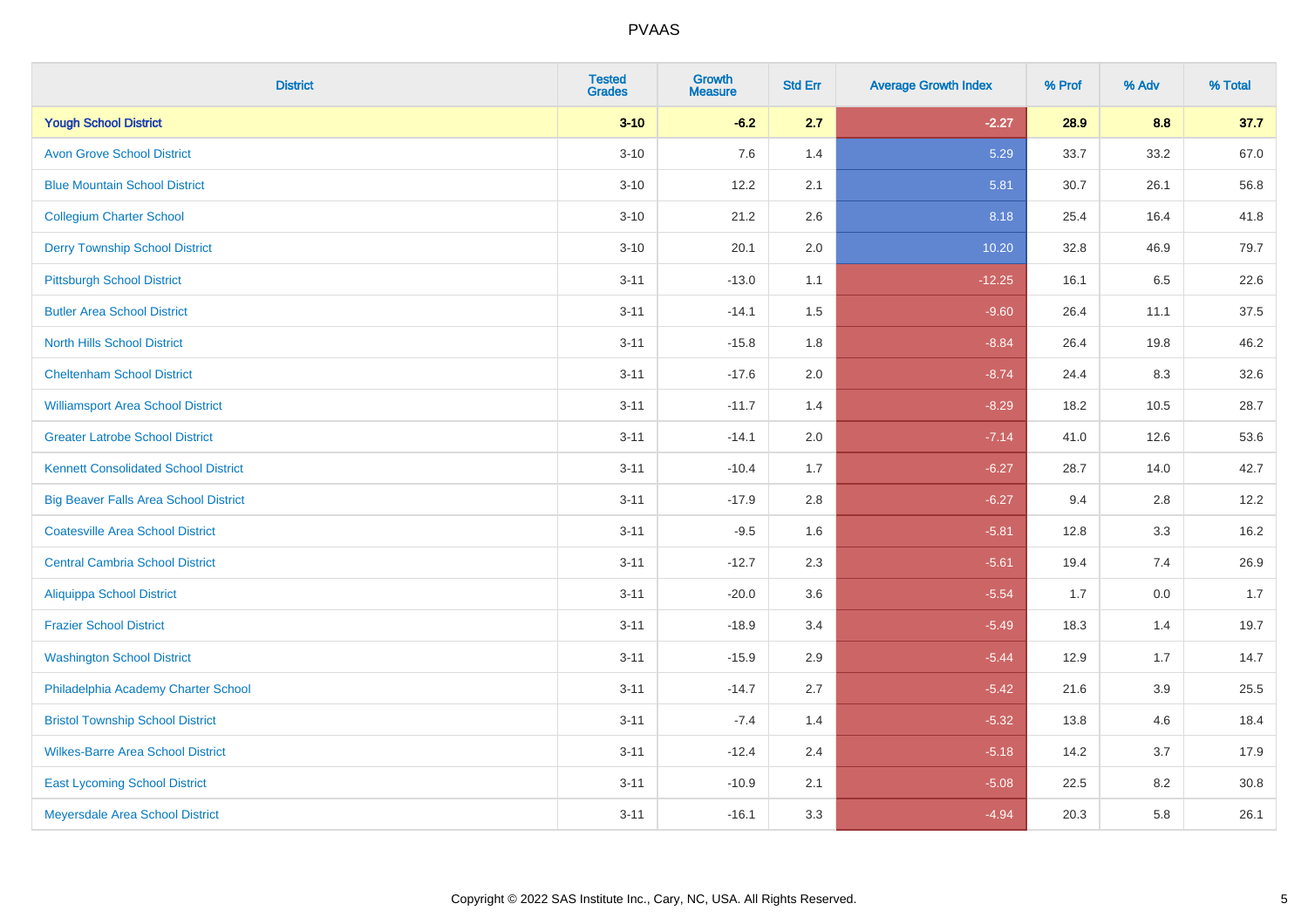| <b>District</b>                               | <b>Tested</b><br><b>Grades</b> | <b>Growth</b><br><b>Measure</b> | <b>Std Err</b> | <b>Average Growth Index</b> | % Prof | % Adv   | % Total  |
|-----------------------------------------------|--------------------------------|---------------------------------|----------------|-----------------------------|--------|---------|----------|
| <b>Yough School District</b>                  | $3 - 10$                       | $-6.2$                          | 2.7            | $-2.27$                     | 28.9   | 8.8     | 37.7     |
| <b>Trinity Area School District</b>           | $3 - 11$                       | $-8.7$                          | 1.8            | $-4.87$                     | 20.9   | $9.8\,$ | $30.8\,$ |
| <b>Girard School District</b>                 | $3 - 11$                       | $-12.3$                         | 2.6            | $-4.76$                     | 29.7   | 18.9    | 48.6     |
| <b>Fannett-Metal School District</b>          | $3 - 11$                       | $-22.3$                         | 4.8            | $-4.65$                     | 16.4   | 6.6     | 23.0     |
| <b>Derry Area School District</b>             | $3 - 11$                       | $-11.8$                         | 2.6            | $-4.53$                     | 34.8   | 6.1     | 40.9     |
| <b>Northwestern School District</b>           | $3 - 11$                       | $-14.6$                         | 3.2            | $-4.51$                     | 32.5   | 13.7    | 46.2     |
| <b>Dunmore School District</b>                | $3 - 11$                       | $-12.2$                         | 2.7            | $-4.51$                     | 15.0   | 5.3     | 20.4     |
| <b>Hanover Public School District</b>         | $3 - 11$                       | $-12.4$                         | 2.7            | $-4.50$                     | 22.7   | 6.2     | 28.9     |
| Jim Thorpe Area School District               | $3 - 11$                       | $-10.9$                         | 2.4            | $-4.48$                     | 19.5   | 6.0     | 25.5     |
| <b>Greenville Area School District</b>        | $3 - 11$                       | $-13.2$                         | 3.0            | $-4.45$                     | 32.1   | 4.6     | 36.7     |
| <b>Chambersburg Area School District</b>      | $3 - 11$                       | $-5.6$                          | 1.3            | $-4.42$                     | 24.2   | 15.2    | 39.4     |
| <b>General Mclane School District</b>         | $3 - 11$                       | $-10.7$                         | 2.4            | $-4.40$                     | 34.0   | 15.6    | 49.6     |
| <b>Big Spring School District</b>             | $3 - 11$                       | $-9.8$                          | 2.3            | $-4.32$                     | 23.6   | 12.9    | 36.5     |
| <b>Central Dauphin School District</b>        | $3 - 11$                       | $-5.2$                          | 1.2            | $-4.24$                     | 29.3   | 8.7     | 38.0     |
| <b>Chartiers Valley School District</b>       | $3 - 11$                       | $-9.1$                          | 2.1            | $-4.23$                     | 20.7   | 17.4    | 38.0     |
| <b>Central Fulton School District</b>         | $3 - 11$                       | $-13.3$                         | 3.2            | $-4.20$                     | 18.1   | 9.7     | 27.8     |
| <b>Williamsburg Community School District</b> | $3 - 11$                       | $-16.9$                         | 4.1            | $-4.14$                     | 22.4   | 0.0     | 22.4     |
| <b>Moniteau School District</b>               | $3 - 11$                       | $-11.8$                         | 2.9            | $-4.07$                     | 22.6   | 5.0     | 27.6     |
| <b>Mcguffey School District</b>               | $3 - 11$                       | $-12.1$                         | 3.0            | $-4.06$                     | 12.8   | 5.9     | 18.6     |
| <b>Southmoreland School District</b>          | $3 - 11$                       | $-12.5$                         | 3.1            | $-4.04$                     | 33.3   | 15.5    | 48.8     |
| <b>Milton Area School District</b>            | $3 - 11$                       | $-10.1$                         | 2.5            | $-4.04$                     | 23.0   | 11.3    | 34.2     |
| <b>Deer Lakes School District</b>             | $3 - 11$                       | $-10.0$                         | 2.5            | $-4.02$                     | 27.7   | 9.9     | 37.6     |
| <b>Ellwood City Area School District</b>      | $3 - 11$                       | $-12.5$                         | 3.1            | $-4.00$                     | 26.7   | 8.7     | 35.4     |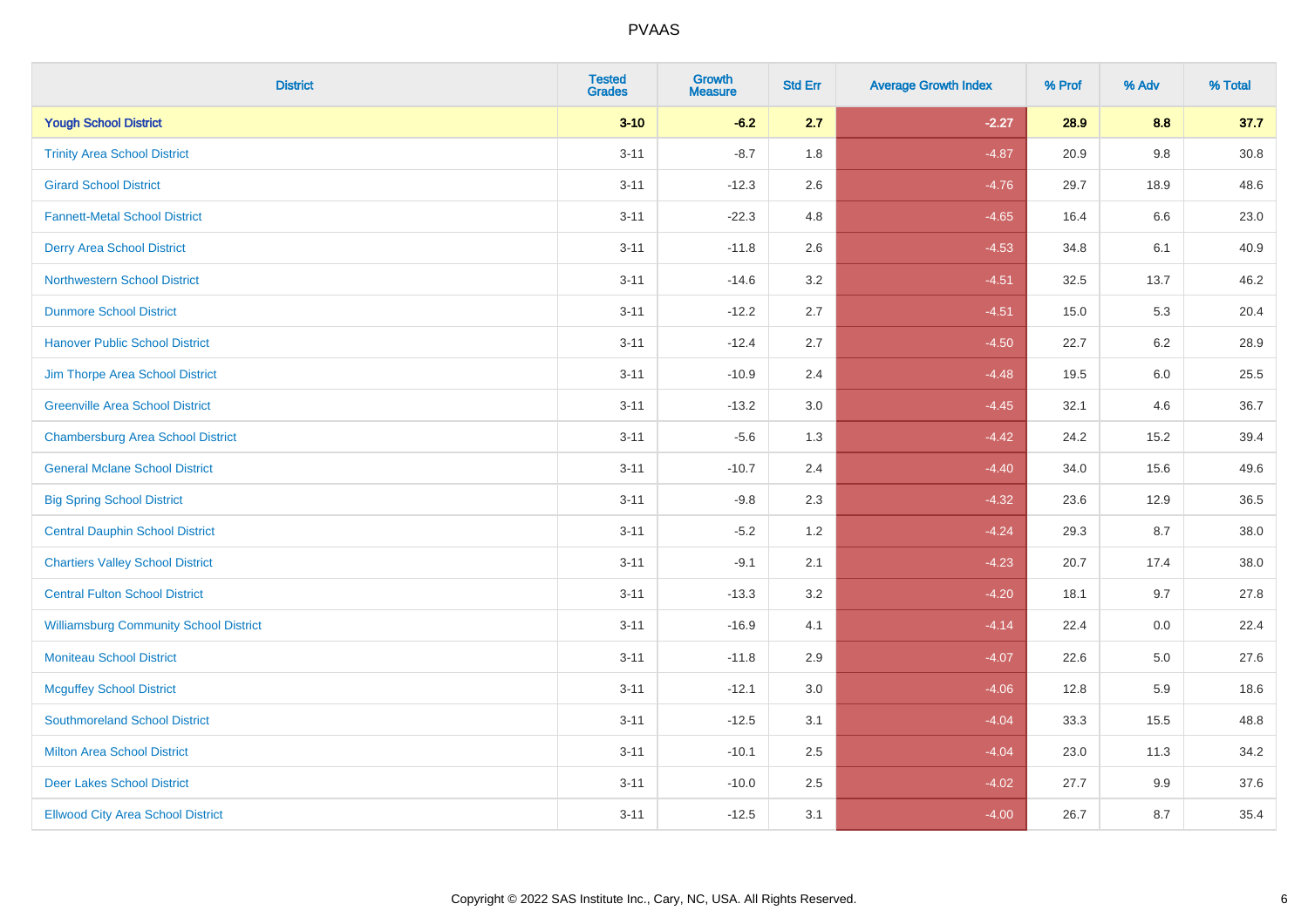| <b>District</b>                           | <b>Tested</b><br><b>Grades</b> | <b>Growth</b><br><b>Measure</b> | <b>Std Err</b> | <b>Average Growth Index</b> | % Prof | % Adv | % Total |
|-------------------------------------------|--------------------------------|---------------------------------|----------------|-----------------------------|--------|-------|---------|
| <b>Yough School District</b>              | $3 - 10$                       | $-6.2$                          | 2.7            | $-2.27$                     | 28.9   | 8.8   | 37.7    |
| <b>Plum Borough School District</b>       | $3 - 11$                       | $-9.4$                          | 2.4            | $-3.98$                     | 32.9   | 27.4  | 60.4    |
| <b>Windber Area School District</b>       | $3 - 11$                       | $-11.9$                         | 3.0            | $-3.94$                     | 41.0   | 10.3  | 51.3    |
| <b>Bethlehem Area School District</b>     | $3 - 11$                       | $-4.5$                          | 1.1            | $-3.91$                     | 20.4   | 11.3  | 31.7    |
| <b>Tacony Academy Charter School</b>      | $3 - 11$                       | $-12.9$                         | 3.3            | $-3.90$                     | 8.6    | 1.4   | 10.0    |
| <b>Pittston Area School District</b>      | $3 - 11$                       | $-8.2$                          | 2.2            | $-3.75$                     | 26.7   | 14.8  | 41.5    |
| <b>Mohawk Area School District</b>        | $3 - 11$                       | $-10.5$                         | 2.8            | $-3.75$                     | 35.1   | 10.6  | 45.7    |
| <b>Shade-Central City School District</b> | $3 - 11$                       | $-14.6$                         | 4.0            | $-3.68$                     | 9.6    | 0.0   | 9.6     |
| Morrisville Borough School District       | $3 - 11$                       | $-13.1$                         | 3.7            | $-3.52$                     | 4.9    | 1.6   | 6.6     |
| Mechanicsburg Area School District        | $3 - 11$                       | $-5.7$                          | 1.6            | $-3.48$                     | 35.1   | 16.0  | 51.2    |
| <b>South Park School District</b>         | $3 - 11$                       | $-8.8$                          | 2.5            | $-3.46$                     | 28.1   | 17.0  | 45.2    |
| <b>Burgettstown Area School District</b>  | $3 - 11$                       | $-11.2$                         | 3.2            | $-3.46$                     | 16.0   | 2.7   | 18.7    |
| <b>Ligonier Valley School District</b>    | $3 - 11$                       | $-10.8$                         | 3.1            | $-3.43$                     | 34.1   | 5.8   | 39.9    |
| <b>Mount Carmel Area School District</b>  | $3 - 11$                       | $-7.9$                          | 2.3            | $-3.38$                     | 18.2   | 4.4   | 22.6    |
| East Stroudsburg Area School District     | $3 - 11$                       | $-4.9$                          | 1.4            | $-3.38$                     | 22.7   | 12.5  | 35.2    |
| <b>Riverview School District</b>          | $3 - 11$                       | $-13.0$                         | 4.0            | $-3.29$                     | 43.1   | 7.8   | 51.0    |
| <b>Canon-Mcmillan School District</b>     | $3 - 11$                       | $-5.0$                          | 1.5            | $-3.25$                     | 30.8   | 28.5  | 59.3    |
| <b>Somerset Area School District</b>      | $3 - 11$                       | $-7.6$                          | 2.4            | $-3.17$                     | 21.0   | 14.5  | 35.5    |
| <b>Parkland School District</b>           | $3 - 11$                       | $-3.7$                          | 1.2            | $-3.17$                     | 31.4   | 30.6  | 62.0    |
| <b>Keystone Oaks School District</b>      | $3 - 11$                       | $-7.2$                          | 2.3            | $-3.14$                     | 30.0   | 11.1  | 41.0    |
| <b>Hanover Area School District</b>       | $3 - 11$                       | $-14.7$                         | 4.7            | $-3.13$                     | 12.1   | 3.0   | 15.2    |
| <b>Greensburg Salem School District</b>   | $3 - 11$                       | $-6.9$                          | 2.2            | $-3.06$                     | 30.3   | 13.3  | 43.6    |
| <b>Gettysburg Area School District</b>    | $3 - 11$                       | $-6.0$                          | 2.0            | $-3.02$                     | 28.8   | 19.6  | 48.5    |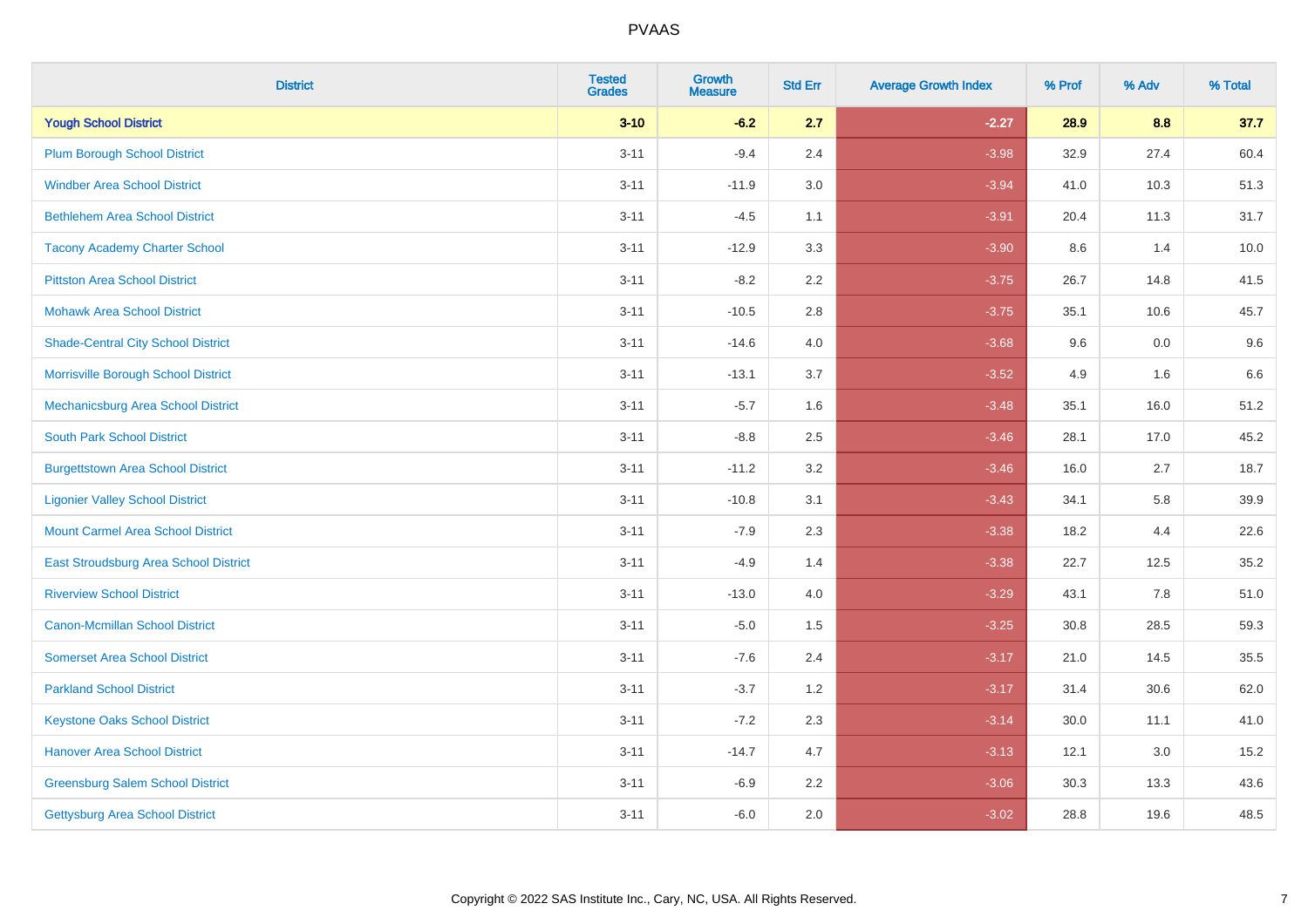| <b>District</b>                              | <b>Tested</b><br><b>Grades</b> | Growth<br><b>Measure</b> | <b>Std Err</b> | <b>Average Growth Index</b> | % Prof | % Adv   | % Total |
|----------------------------------------------|--------------------------------|--------------------------|----------------|-----------------------------|--------|---------|---------|
| <b>Yough School District</b>                 | $3 - 10$                       | $-6.2$                   | 2.7            | $-2.27$                     | 28.9   | 8.8     | 37.7    |
| <b>Corry Area School District</b>            | $3 - 11$                       | $-6.8$                   | 2.3            | $-3.01$                     | 24.0   | 8.8     | 32.8    |
| <b>Carlisle Area School District</b>         | $3 - 11$                       | $-5.2$                   | 1.7            | $-2.99$                     | 28.0   | 19.3    | 47.3    |
| <b>Montour School District</b>               | $3 - 11$                       | $-6.1$                   | 2.1            | $-2.95$                     | 31.8   | 23.6    | 55.3    |
| <b>Baldwin-Whitehall School District</b>     | $3 - 11$                       | $-5.5$                   | 1.9            | $-2.93$                     | 32.0   | 14.7    | 46.7    |
| Mifflinburg Area School District             | $3 - 11$                       | $-6.0$                   | 2.1            | $-2.87$                     | 32.7   | 13.3    | 46.0    |
| <b>Berwick Area School District</b>          | $3 - 11$                       | $-6.9$                   | 2.4            | $-2.84$                     | 22.3   | 11.5    | 33.8    |
| Southern Columbia Area School District       | $3 - 11$                       | $-8.5$                   | 3.0            | $-2.83$                     | 30.5   | 12.8    | 43.3    |
| <b>Sharon City School District</b>           | $3 - 11$                       | $-6.5$                   | 2.3            | $-2.79$                     | 13.1   | 5.0     | 18.1    |
| <b>Pottsgrove School District</b>            | $3 - 11$                       | $-5.5$                   | 2.0            | $-2.78$                     | 28.6   | 10.3    | 38.8    |
| <b>Karns City Area School District</b>       | $3 - 11$                       | $-7.2$                   | 2.6            | $-2.71$                     | 26.4   | 20.8    | 47.2    |
| <b>Eastern York School District</b>          | $3 - 11$                       | $-6.2$                   | 2.3            | $-2.70$                     | 27.8   | 18.5    | 46.4    |
| <b>Governor Mifflin School District</b>      | $3 - 11$                       | $-4.4$                   | 1.6            | $-2.69$                     | 30.3   | 7.7     | 38.0    |
| <b>Connellsville Area School District</b>    | $3 - 11$                       | $-5.3$                   | 2.0            | $-2.67$                     | 24.2   | $5.0\,$ | 29.1    |
| <b>Blairsville-Saltsburg School District</b> | $3 - 11$                       | $-7.5$                   | 2.8            | $-2.67$                     | 20.1   | 8.2     | 28.3    |
| <b>Richland School District</b>              | $3 - 11$                       | $-6.9$                   | 2.6            | $-2.63$                     | 40.1   | 20.9    | 61.0    |
| <b>Bethel Park School District</b>           | $3 - 11$                       | $-4.4$                   | 1.7            | $-2.62$                     | 40.1   | 27.3    | 67.4    |
| <b>Forbes Road School District</b>           | $3 - 11$                       | $-11.5$                  | 4.7            | $-2.43$                     | 23.1   | 10.3    | 33.3    |
| <b>Redbank Valley School District</b>        | $3 - 11$                       | $-7.5$                   | 3.1            | $-2.41$                     | 12.4   | 10.6    | 23.1    |
| <b>Wyoming Valley West School District</b>   | $3 - 11$                       | $-5.5$                   | 2.3            | $-2.38$                     | 22.2   | 9.2     | 31.4    |
| Mount Pleasant Area School District          | $3 - 11$                       | $-5.4$                   | 2.3            | $-2.37$                     | 33.3   | 8.7     | 42.0    |
| <b>Octorara Area School District</b>         | $3 - 11$                       | $-7.5$                   | 3.2            | $-2.35$                     | 26.1   | 17.0    | 43.2    |
| <b>Riverside School District</b>             | $3 - 11$                       | $-6.2$                   | 2.7            | $-2.33$                     | 20.8   | 17.0    | 37.7    |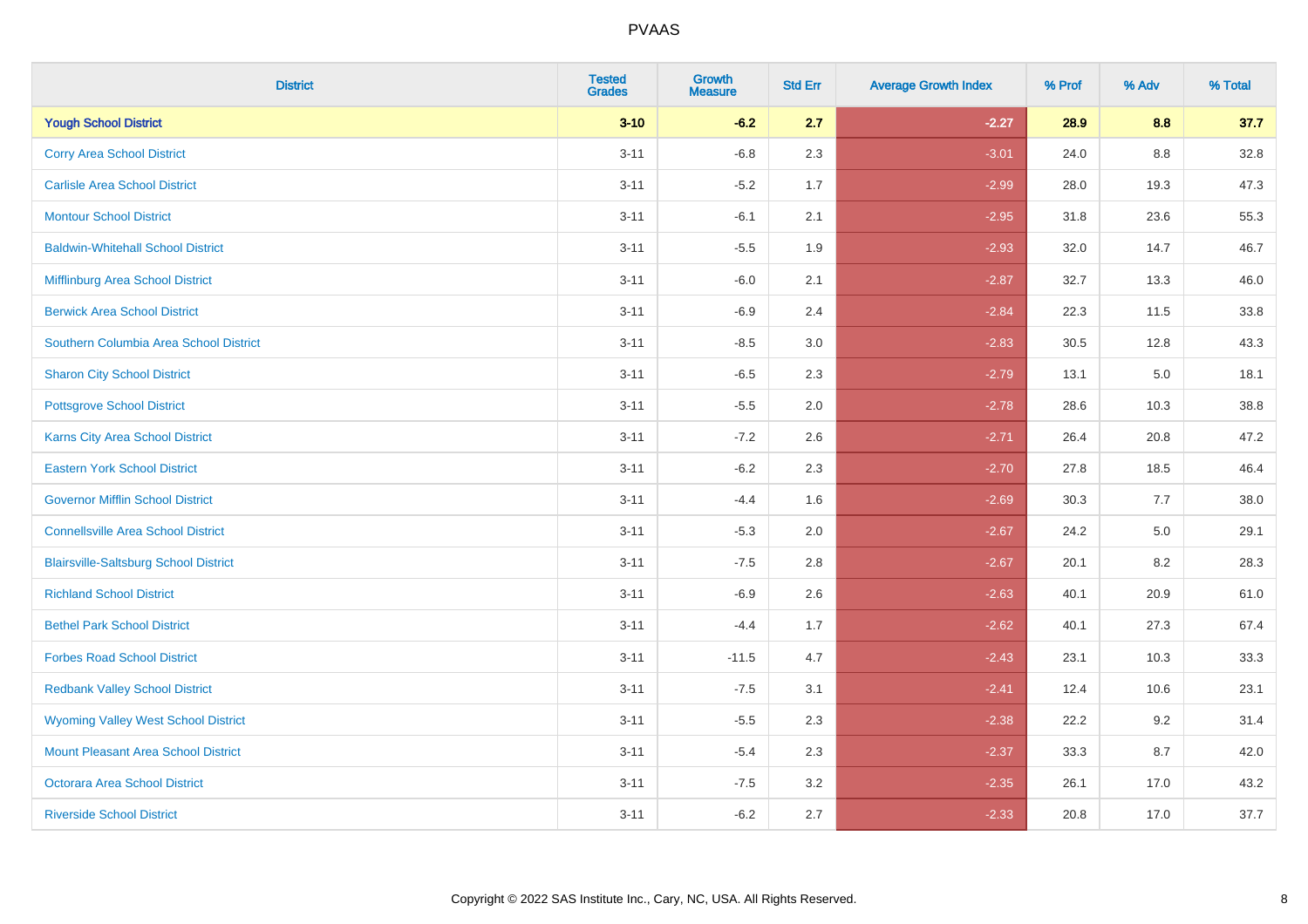| <b>District</b>                                | <b>Tested</b><br><b>Grades</b> | <b>Growth</b><br><b>Measure</b> | <b>Std Err</b> | <b>Average Growth Index</b> | % Prof | % Adv | % Total |
|------------------------------------------------|--------------------------------|---------------------------------|----------------|-----------------------------|--------|-------|---------|
| <b>Yough School District</b>                   | $3 - 10$                       | $-6.2$                          | 2.7            | $-2.27$                     | 28.9   | 8.8   | 37.7    |
| <b>Jamestown Area School District</b>          | $3 - 11$                       | $-9.5$                          | 4.1            | $-2.33$                     | 41.5   | 4.9   | 46.3    |
| <b>Commodore Perry School District</b>         | $3 - 11$                       | $-10.4$                         | 4.5            | $-2.30$                     | 29.4   | 5.9   | 35.3    |
| <b>Susquenita School District</b>              | $3 - 11$                       | $-5.9$                          | 2.6            | $-2.28$                     | 30.6   | 13.9  | 44.4    |
| <b>Owen J Roberts School District</b>          | $3 - 11$                       | $-3.5$                          | 1.5            | $-2.27$                     | 36.8   | 24.4  | 61.2    |
| <b>Elizabeth Forward School District</b>       | $3 - 11$                       | $-5.5$                          | 2.5            | $-2.25$                     | 32.2   | 12.8  | 45.0    |
| <b>Western Beaver County School District</b>   | $3 - 11$                       | $-9.3$                          | 4.2            | $-2.20$                     | 45.1   | 3.9   | 49.0    |
| North Schuylkill School District               | $3 - 11$                       | $-4.7$                          | 2.2            | $-2.16$                     | 20.2   | 11.7  | 31.9    |
| <b>Elk Lake School District</b>                | $3 - 11$                       | $-6.1$                          | 2.9            | $-2.12$                     | 26.3   | 11.6  | 37.9    |
| <b>East Allegheny School District</b>          | $3 - 11$                       | $-6.4$                          | 3.0            | $-2.11$                     | 21.0   | 7.4   | 28.4    |
| <b>West Greene School District</b>             | $3 - 11$                       | $-8.1$                          | 3.9            | $-2.08$                     | 31.0   | 11.9  | 42.9    |
| <b>Wellsboro Area School District</b>          | $3 - 11$                       | $-6.3$                          | 3.0            | $-2.08$                     | 24.4   | 13.4  | 37.8    |
| <b>Boyertown Area School District</b>          | $3 - 11$                       | $-2.9$                          | 1.4            | $-2.06$                     | 30.8   | 22.6  | 53.4    |
| <b>Freedom Area School District</b>            | $3 - 11$                       | $-6.3$                          | 3.1            | $-2.04$                     | 22.9   | 8.4   | 31.3    |
| <b>Riverside Beaver County School District</b> | $3 - 11$                       | $-5.5$                          | 2.7            | $-2.03$                     | 35.8   | 23.2  | 59.0    |
| <b>Kiski Area School District</b>              | $3 - 11$                       | $-4.0$                          | 2.0            | $-1.99$                     | 23.1   | 18.2  | 41.3    |
| <b>Titusville Area School District</b>         | $3 - 11$                       | $-5.0$                          | 2.5            | $-1.98$                     | 26.5   | 6.8   | 33.3    |
| Lehigh Valley Academy Regional Charter School  | $3 - 11$                       | $-5.9$                          | 3.0            | $-1.98$                     | 20.0   | 7.7   | 27.7    |
| <b>North East School District</b>              | $3 - 11$                       | $-5.3$                          | 2.7            | $-1.97$                     | 31.7   | 24.8  | 56.4    |
| Schuylkill Haven Area School District          | $3 - 11$                       | $-5.3$                          | 2.7            | $-1.96$                     | 22.2   | 11.6  | 33.8    |
| Southern Lehigh School District                | $3 - 11$                       | $-4.1$                          | 2.1            | $-1.94$                     | 39.3   | 28.0  | 67.2    |
| Millersburg Area School District               | $3 - 11$                       | $-6.6$                          | 3.4            | $-1.92$                     | 24.1   | 10.3  | 34.5    |
| <b>Jenkintown School District</b>              | $3 - 11$                       | $-7.9$                          | 4.1            | $-1.92$                     | 34.1   | 27.3  | 61.4    |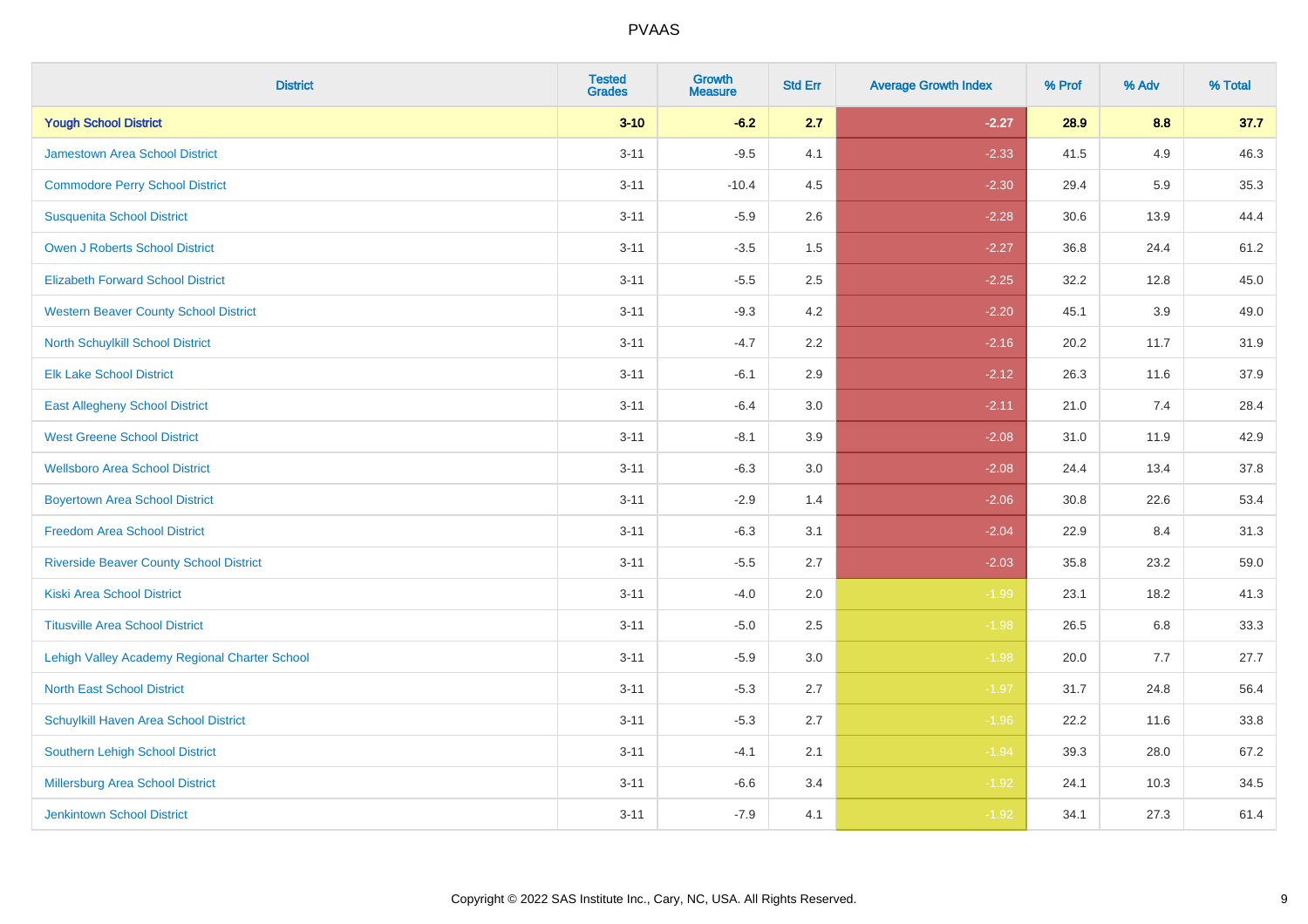| <b>District</b>                            | <b>Tested</b><br><b>Grades</b> | Growth<br><b>Measure</b> | <b>Std Err</b> | <b>Average Growth Index</b> | % Prof | % Adv | % Total |
|--------------------------------------------|--------------------------------|--------------------------|----------------|-----------------------------|--------|-------|---------|
| <b>Yough School District</b>               | $3 - 10$                       | $-6.2$                   | 2.7            | $-2.27$                     | 28.9   | 8.8   | 37.7    |
| <b>Penn Cambria School District</b>        | $3 - 11$                       | $-4.5$                   | 2.4            | $-1.86$                     | 27.3   | 15.8  | 43.2    |
| <b>Montgomery Area School District</b>     | $3 - 11$                       | $-5.8$                   | 3.2            | $-1.83$                     | 25.0   | 11.5  | 36.5    |
| <b>West Chester Area School District</b>   | $3 - 11$                       | $-2.1$                   | 1.2            | $-1.83$                     | 36.4   | 23.2  | 59.6    |
| <b>Pleasant Valley School District</b>     | $3 - 11$                       | $-3.3$                   | 1.8            | $-1.80$                     | 28.5   | 10.4  | 39.0    |
| New Kensington-Arnold School District      | $3 - 11$                       | $-5.8$                   | 3.2            | $-1.80$                     | 10.8   | 1.2   | 12.0    |
| Renaissance Academy Charter School         | $3 - 11$                       | $-5.6$                   | 3.1            | $-1.79$                     | 28.4   | 18.5  | 46.9    |
| <b>Oxford Area School District</b>         | $3 - 11$                       | $-3.1$                   | 1.8            | $-1.77$                     | 27.5   | 14.5  | 42.0    |
| Southern Huntingdon County School District | $3 - 11$                       | $-5.9$                   | 3.4            | $-1.76$                     | 32.8   | 4.9   | 37.7    |
| <b>Union Area School District</b>          | $3 - 11$                       | $-6.5$                   | 3.8            | $-1.70$                     | 30.6   | 12.2  | 42.9    |
| Hatboro-Horsham School District            | $3 - 11$                       | $-2.7$                   | 1.6            | $-1.65$                     | 27.9   | 17.9  | 45.8    |
| <b>Steelton-Highspire School District</b>  | $3 - 11$                       | $-5.3$                   | 3.2            | $-1.65$                     | 13.9   | 0.0   | 13.9    |
| Hollidaysburg Area School District         | $3 - 11$                       | $-2.7$                   | 1.6            | $-1.64$                     | 32.6   | 15.2  | 47.8    |
| <b>Laurel Highlands School District</b>    | $3 - 11$                       | $-3.8$                   | 2.3            | $-1.63$                     | 20.9   | 14.6  | 35.4    |
| Insight PA Cyber Charter School            | $3 - 11$                       | $-9.4$                   | 5.8            | $-1.62$                     | 25.6   | 4.6   | 30.2    |
| <b>Slippery Rock Area School District</b>  | $3 - 11$                       | $-3.8$                   | 2.5            | $-1.56$                     | 30.8   | 21.9  | 52.7    |
| <b>Charleroi School District</b>           | $3 - 11$                       | $-4.3$                   | 2.7            | $-1.55$                     | 22.2   | 15.9  | 38.1    |
| <b>Ridgway Area School District</b>        | $3 - 11$                       | $-6.1$                   | 4.0            | $-1.53$                     | 42.2   | 15.6  | 57.8    |
| <b>Nazareth Area School District</b>       | $3 - 11$                       | $-2.5$                   | 1.7            | $-1.53$                     | 29.2   | 24.6  | 53.8    |
| <b>Crestwood School District</b>           | $3 - 11$                       | $-3.4$                   | 2.2            | $-1.52$                     | 33.1   | 21.7  | 54.9    |
| <b>Towanda Area School District</b>        | $3 - 11$                       | $-4.0$                   | 2.6            | $-1.52$                     | 24.8   | 9.9   | 34.8    |
| <b>Greater Johnstown School District</b>   | $3 - 11$                       | $-3.5$                   | 2.4            | $-1.45$                     | 10.3   | 1.3   | 11.5    |
| Salisbury-Elk Lick School District         | $3 - 11$                       | $-8.4$                   | 5.8            | $-1.45$                     | 33.3   | 5.6   | 38.9    |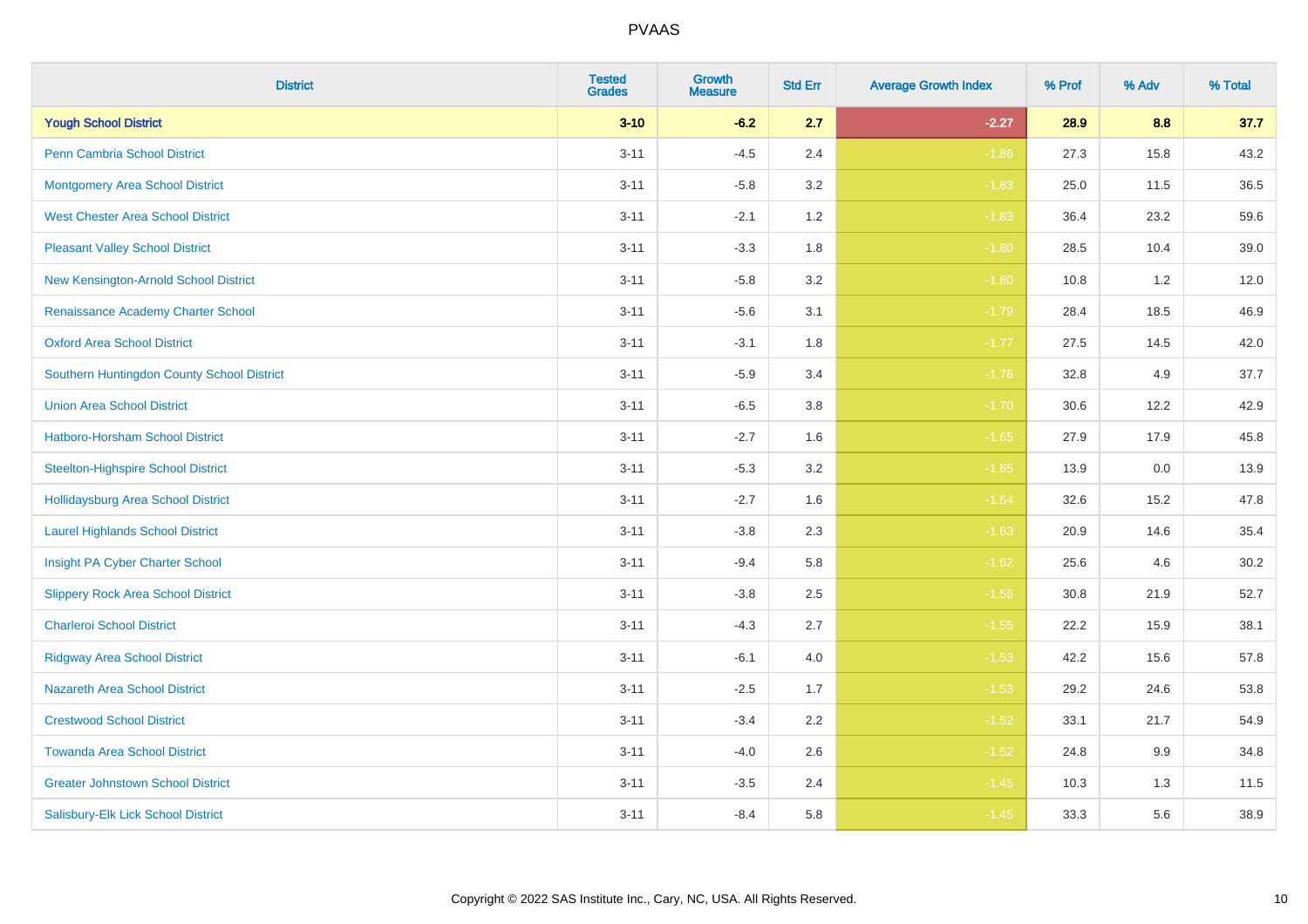| <b>District</b>                              | <b>Tested</b><br><b>Grades</b> | Growth<br><b>Measure</b> | <b>Std Err</b> | <b>Average Growth Index</b> | % Prof | % Adv   | % Total |
|----------------------------------------------|--------------------------------|--------------------------|----------------|-----------------------------|--------|---------|---------|
| <b>Yough School District</b>                 | $3 - 10$                       | $-6.2$                   | 2.7            | $-2.27$                     | 28.9   | 8.8     | 37.7    |
| <b>Rochester Area School District</b>        | $3 - 11$                       | $-5.7$                   | 3.9            | $-1.45$                     | 14.9   | 2.1     | 17.0    |
| <b>Middletown Area School District</b>       | $3 - 11$                       | $-3.4$                   | 2.4            | $-1.44$                     | 34.3   | 15.2    | 49.4    |
| <b>Weatherly Area School District</b>        | $3 - 11$                       | $-5.8$                   | 4.0            | $-1.44$                     | 32.1   | $8.9\,$ | 41.1    |
| <b>Franklin Area School District</b>         | $3 - 11$                       | $-3.7$                   | 2.6            | $-1.43$                     | 30.5   | 5.9     | 36.4    |
| <b>Chester-Upland School District</b>        | $3 - 11$                       | $-3.6$                   | 2.6            | $-1.38$                     | 1.6    | 0.0     | 1.6     |
| <b>Dubois Area School District</b>           | $3 - 11$                       | $-2.8$                   | 2.0            | $-1.37$                     | 35.5   | 19.0    | 54.6    |
| <b>Southern Fulton School District</b>       | $3 - 11$                       | $-5.1$                   | 4.0            | $-1.29$                     | 21.7   | 13.0    | 34.8    |
| <b>Shenandoah Valley School District</b>     | $3 - 11$                       | $-4.5$                   | 3.5            | $-1.29$                     | 14.3   | 0.0     | 14.3    |
| <b>Springfield Township School District</b>  | $3 - 11$                       | $-3.9$                   | 3.1            | $-1.27$                     | 37.2   | 30.8    | 68.1    |
| <b>Propel Charter School-Homestead</b>       | $3 - 11$                       | $-5.0$                   | 3.9            | $-1.27$                     | 7.3    | 0.0     | 7.3     |
| <b>Cornell School District</b>               | $3 - 11$                       | $-5.5$                   | 4.6            | $-1.20$                     | 11.3   | 3.2     | 14.5    |
| <b>Susquehanna Community School District</b> | $3 - 11$                       | $-4.5$                   | 3.8            | $-1.19$                     | 31.9   | $8.8\,$ | 40.7    |
| <b>Shaler Area School District</b>           | $3 - 11$                       | $-2.1$                   | 1.8            | $-1.18$                     | 32.0   | 13.0    | 45.0    |
| Northwestern Lehigh School District          | $3 - 11$                       | $-2.4$                   | 2.1            | $-1.14$                     | 41.7   | 17.9    | 59.5    |
| <b>Shamokin Area School District</b>         | $3 - 11$                       | $-2.6$                   | 2.5            | $-1.06$                     | 19.6   | 9.8     | 29.3    |
| <b>Sugar Valley Rural Charter School</b>     | $3 - 11$                       | $-3.6$                   | 3.7            | $-0.98$                     | 10.3   | 0.0     | 10.3    |
| <b>Uniontown Area School District</b>        | $3 - 11$                       | $-2.8$                   | 3.1            | $-0.91$                     | 31.7   | 7.3     | 39.0    |
| <b>Minersville Area School District</b>      | $3 - 11$                       | $-2.9$                   | 3.4            | $-0.86$                     | 27.4   | 9.7     | 37.1    |
| <b>Northgate School District</b>             | $3 - 11$                       | $-3.0$                   | 3.4            | $-0.85$                     | 35.6   | 6.8     | 42.4    |
| Albert Gallatin Area School District         | $3 - 11$                       | $-1.7$                   | 2.3            | $-0.72$                     | 31.9   | 20.7    | 52.7    |
| <b>Norwin School District</b>                | $3 - 11$                       | $-1.1$                   | 1.6            | $-0.70$                     | 37.7   | 27.6    | 65.2    |
| Northern Bedford County School District      | $3 - 11$                       | $-2.3$                   | 3.3            | $-0.69$                     | 26.2   | 16.9    | 43.1    |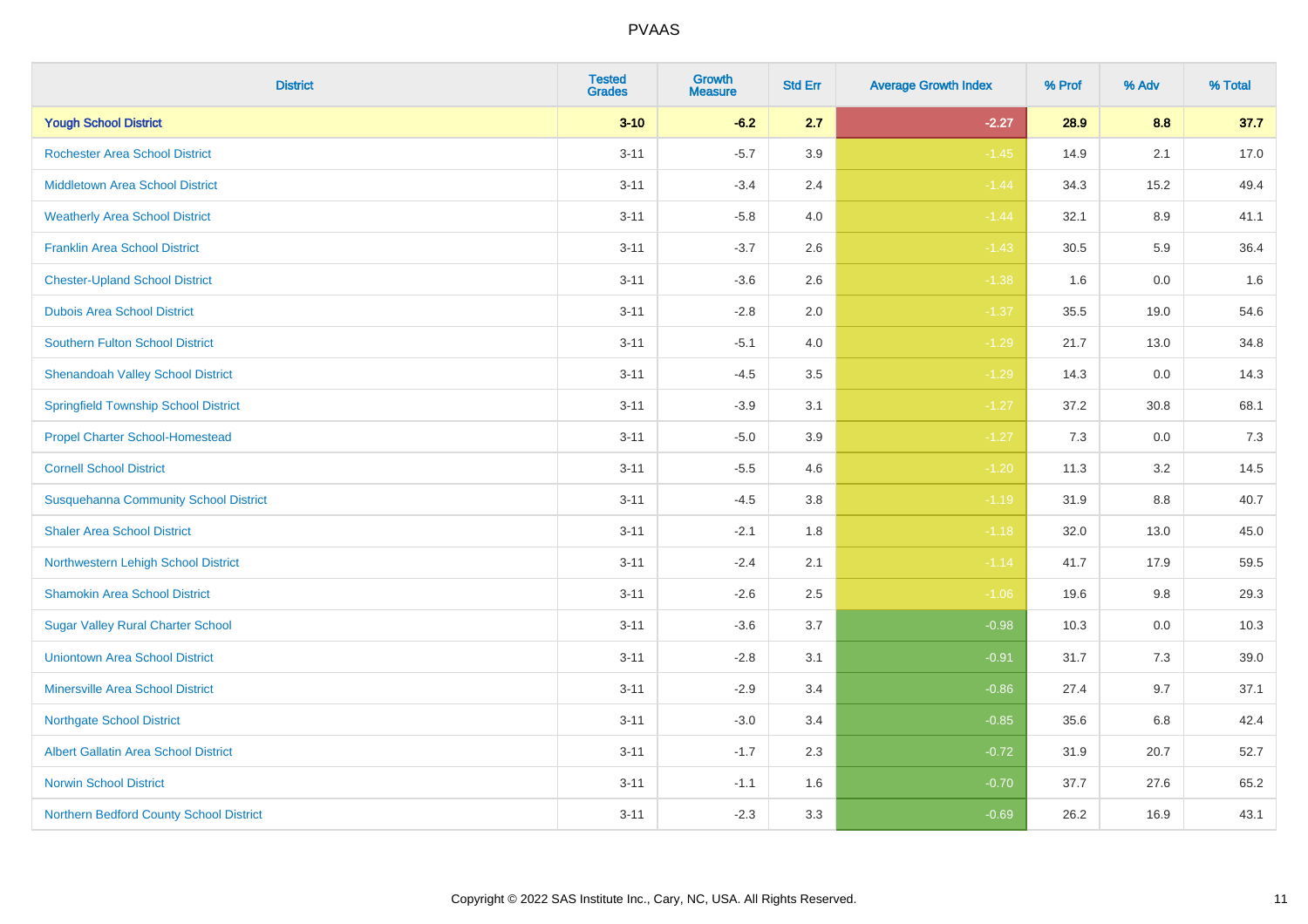| <b>District</b>                          | <b>Tested</b><br><b>Grades</b> | Growth<br><b>Measure</b> | <b>Std Err</b> | <b>Average Growth Index</b> | % Prof | % Adv | % Total |
|------------------------------------------|--------------------------------|--------------------------|----------------|-----------------------------|--------|-------|---------|
| <b>Yough School District</b>             | $3 - 10$                       | $-6.2$                   | 2.7            | $-2.27$                     | 28.9   | 8.8   | 37.7    |
| New Brighton Area School District        | $3 - 11$                       | $-2.1$                   | 3.2            | $-0.65$                     | 31.5   | 11.1  | 42.6    |
| Propel Charter School - Braddock Hills   | $3 - 11$                       | $-2.1$                   | 3.3            | $-0.63$                     | 4.8    | 3.2   | 8.1     |
| <b>Lebanon School District</b>           | $3 - 11$                       | $-1.2$                   | 1.9            | $-0.63$                     | 15.2   | 6.4   | 21.6    |
| <b>Carlynton School District</b>         | $3 - 11$                       | $-2.0$                   | 3.2            | $-0.62$                     | 27.9   | 5.2   | 33.1    |
| <b>Exeter Township School District</b>   | $3 - 11$                       | $-1.0$                   | 1.7            | $-0.58$                     | 27.2   | 15.6  | 42.8    |
| South Eastern School District            | $3 - 11$                       | $-1.0$                   | 1.8            | $-0.55$                     | 36.4   | 17.1  | 53.5    |
| <b>Highlands School District</b>         | $3 - 11$                       | $-1.3$                   | 2.3            | $-0.55$                     | 32.6   | 10.5  | 43.0    |
| <b>Lakeview School District</b>          | $3 - 11$                       | $-1.9$                   | 3.5            | $-0.53$                     | 41.5   | 12.3  | 53.8    |
| York Academy Regional Charter School     | $3 - 11$                       | $-2.3$                   | 4.4            | $-0.52$                     | 23.5   | 2.0   | 25.5    |
| <b>Allegheny Valley School District</b>  | $3 - 11$                       | $-1.9$                   | 3.9            | $-0.48$                     | 31.8   | 11.4  | 43.2    |
| <b>Schuylkill Valley School District</b> | $3 - 11$                       | $-1.0$                   | 2.2            | $-0.47$                     | 29.8   | 20.2  | 50.0    |
| <b>Chichester School District</b>        | $3 - 11$                       | $-1.8$                   | 4.2            | $-0.44$                     | 40.0   | 14.0  | 54.0    |
| <b>Farrell Area School District</b>      | $3 - 11$                       | $-1.9$                   | 4.2            | $-0.44$                     | 9.3    | 11.6  | 20.9    |
| <b>Burrell School District</b>           | $3 - 11$                       | $-1.5$                   | 3.3            | $-0.44$                     | 27.8   | 17.7  | 45.6    |
| <b>Forest Area School District</b>       | $3 - 11$                       | $-1.8$                   | 4.7            | $-0.37$                     | 18.9   | 15.1  | 34.0    |
| <b>Westmont Hilltop School District</b>  | $3 - 11$                       | $-1.0$                   | 2.8            | $-0.36$                     | 33.3   | 14.7  | 48.0    |
| <b>Pine Grove Area School District</b>   | $3 - 11$                       | $-1.1$                   | 3.0            | $-0.36$                     | 29.5   | 14.3  | 43.8    |
| <b>Everett Area School District</b>      | $3 - 11$                       | $-1.1$                   | 3.1            | $-0.34$                     | 34.2   | 13.2  | 47.4    |
| <b>Palmerton Area School District</b>    | $3 - 11$                       | $-0.9$                   | 2.7            | $-0.34$                     | 34.3   | 14.3  | 48.6    |
| <b>Clairton City School District</b>     | $3 - 11$                       | $-1.6$                   | 5.0            | $-0.32$                     | 3.8    | 0.5   | 4.4     |
| South Allegheny School District          | $3 - 11$                       | $-0.9$                   | 3.1            | $-0.30$                     | 23.8   | 2.5   | 26.2    |
| <b>Northern Lebanon School District</b>  | $3 - 11$                       | $-0.7$                   | 2.3            | $-0.29$                     | 18.8   | 6.8   | 25.6    |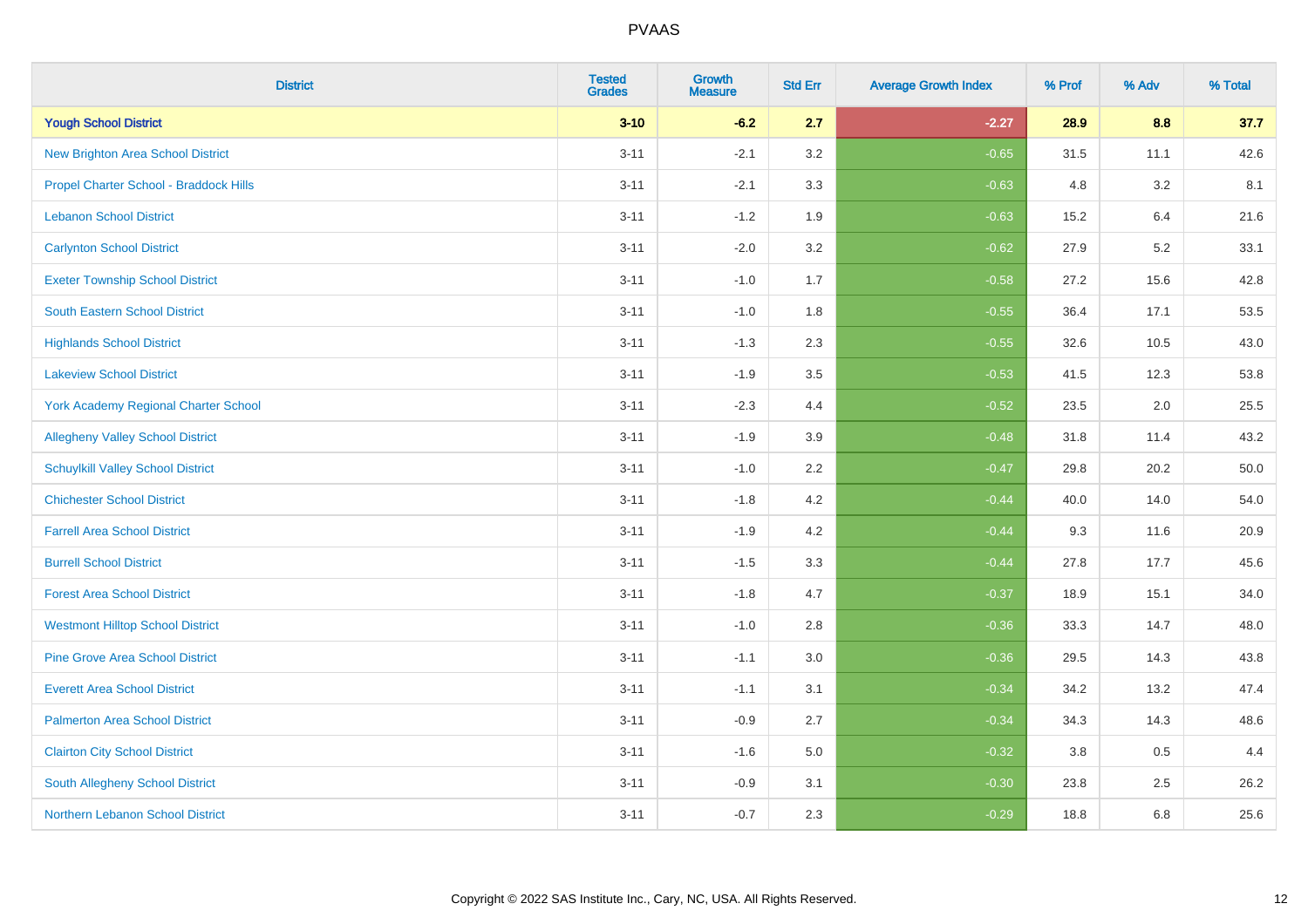| <b>District</b>                                  | <b>Tested</b><br><b>Grades</b> | Growth<br><b>Measure</b> | <b>Std Err</b> | <b>Average Growth Index</b> | % Prof | % Adv   | % Total |
|--------------------------------------------------|--------------------------------|--------------------------|----------------|-----------------------------|--------|---------|---------|
| <b>Yough School District</b>                     | $3 - 10$                       | $-6.2$                   | 2.7            | $-2.27$                     | 28.9   | 8.8     | 37.7    |
| <b>Blacklick Valley School District</b>          | $3 - 11$                       | $-0.9$                   | 3.9            | $-0.23$                     | 7.7    | 7.7     | 15.4    |
| <b>Claysburg-Kimmel School District</b>          | $3 - 11$                       | $-1.2$                   | 5.2            | $-0.22$                     | 5.0    | 0.0     | $5.0$   |
| Jeannette City School District                   | $3 - 11$                       | $-0.7$                   | 3.4            | $-0.20$                     | 26.8   | 4.1     | 30.9    |
| South Side Area School District                  | $3 - 11$                       | $-0.6$                   | 3.1            | $-0.19$                     | 24.0   | 28.0    | 52.0    |
| <b>Central Greene School District</b>            | $3 - 11$                       | $-0.4$                   | 2.5            | $-0.15$                     | 27.8   | 14.8    | 42.6    |
| <b>Greencastle-Antrim School District</b>        | $3 - 11$                       | $-0.3$                   | 2.0            | $-0.14$                     | 30.9   | 22.2    | 53.1    |
| <b>Otto-Eldred School District</b>               | $3 - 11$                       | $-0.5$                   | 3.5            | $-0.13$                     | 35.8   | 10.5    | 46.3    |
| <b>Fairfield Area School District</b>            | $3 - 11$                       | $-0.5$                   | 3.6            | $-0.13$                     | 43.9   | 6.1     | 50.0    |
| <b>Wilson Area School District</b>               | $3 - 11$                       | $-0.3$                   | 2.4            | $-0.12$                     | 35.4   | 14.6    | 50.0    |
| <b>Harrisburg City School District</b>           | $3 - 11$                       | $-0.2$                   | 2.0            | $-0.11$                     | 6.0    | 2.0     | 8.0     |
| <b>Brockway Area School District</b>             | $3 - 11$                       | $-0.4$                   | 3.5            | $-0.11$                     | 41.2   | 13.8    | 55.0    |
| <b>Northern Cambria School District</b>          | $3 - 11$                       | $-0.3$                   | 3.4            | $-0.09$                     | 26.5   | $1.2\,$ | 27.7    |
| <b>Warren County School District</b>             | $3 - 11$                       | $-0.1$                   | 1.6            | $-0.06$                     | 26.7   | 9.7     | 36.4    |
| Southern Tioga School District                   | $3 - 11$                       | $-0.1$                   | 2.8            | $-0.03$                     | 26.3   | 10.3    | 36.6    |
| <b>Penn Hills School District</b>                | $3 - 11$                       | 0.0                      | 2.4            | 0.02                        | 18.4   | 7.1     | 25.6    |
| Community Academy Of Philadelphia Charter School | $3 - 11$                       | 0.1                      | 2.6            | 0.06                        | 9.7    | 2.6     | 12.4    |
| <b>Tidioute Community Charter School</b>         | $3 - 11$                       | 0.8                      | 4.4            | 0.19                        | 18.1   | 6.9     | 25.0    |
| Hamburg Area School District                     | $3 - 11$                       | 0.6                      | 2.4            | 0.25                        | 28.0   | 15.5    | 43.6    |
| <b>Shippensburg Area School District</b>         | $3 - 11$                       | 0.5                      | 1.8            | 0.26                        | 23.5   | 22.8    | 46.3    |
| Jersey Shore Area School District                | $3 - 11$                       | 0.7                      | 2.5            | 0.27                        | 39.3   | 13.6    | 52.9    |
| <b>New Foundations Charter School</b>            | $3 - 11$                       | 0.6                      | 2.2            | 0.29                        | 22.4   | 4.0     | 26.4    |
| <b>Hopewell Area School District</b>             | $3 - 11$                       | 0.8                      | 2.6            | 0.31                        | 34.5   | 12.4    | 46.9    |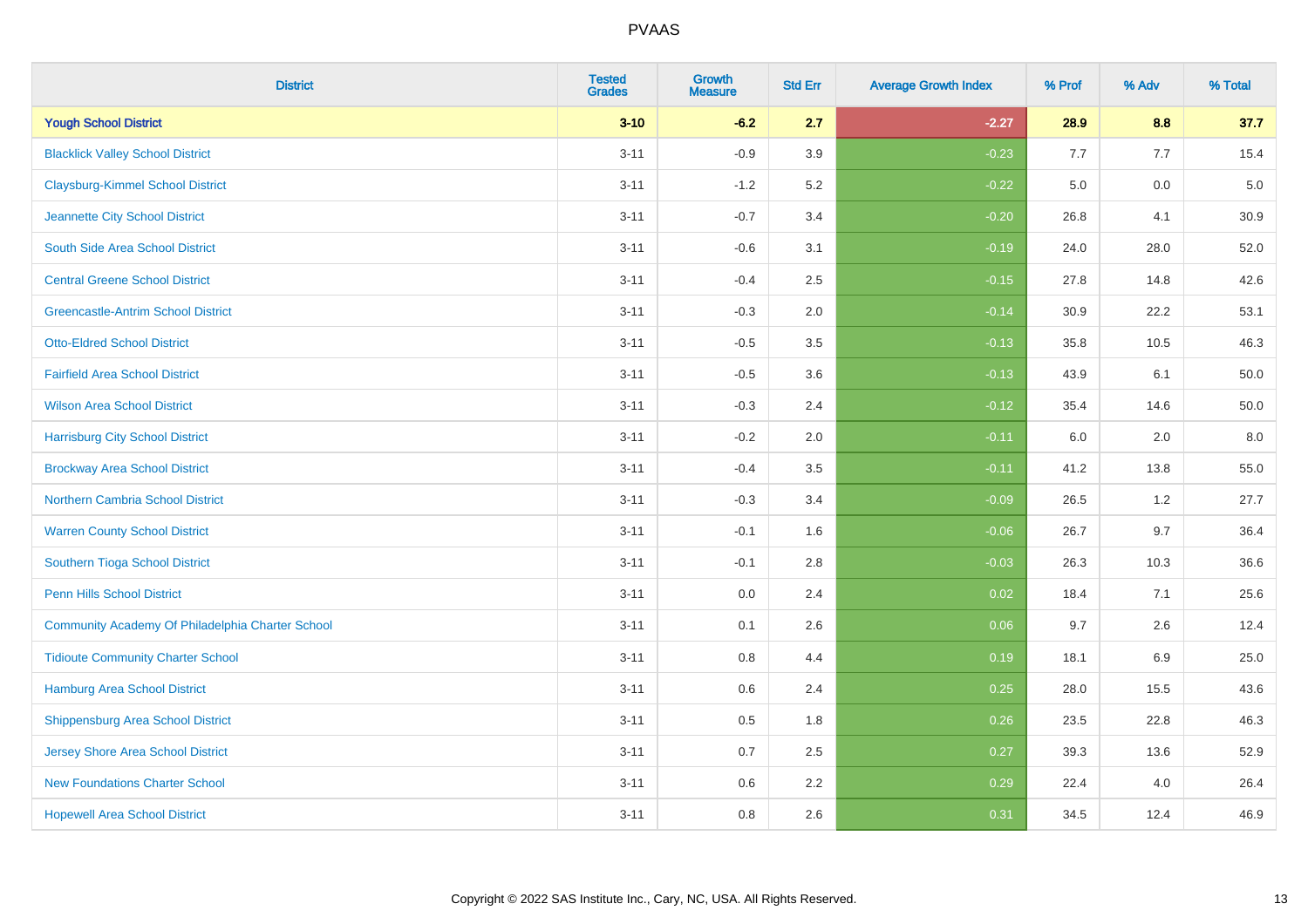| <b>District</b>                                | <b>Tested</b><br><b>Grades</b> | <b>Growth</b><br><b>Measure</b> | <b>Std Err</b> | <b>Average Growth Index</b> | % Prof | % Adv | % Total |
|------------------------------------------------|--------------------------------|---------------------------------|----------------|-----------------------------|--------|-------|---------|
| <b>Yough School District</b>                   | $3 - 10$                       | $-6.2$                          | 2.7            | $-2.27$                     | 28.9   | 8.8   | 37.7    |
| <b>North Star School District</b>              | $3 - 11$                       | 1.1                             | 3.3            | 0.34                        | 26.2   | 20.0  | 46.2    |
| <b>Wattsburg Area School District</b>          | $3 - 11$                       | 1.0                             | 2.7            | 0.36                        | 20.4   | 12.4  | 32.7    |
| <b>Upper Adams School District</b>             | $3 - 11$                       | 0.9                             | 2.5            | 0.37                        | 33.0   | 17.0  | 50.0    |
| Pennsylvania Cyber Charter School              | $3 - 11$                       | 0.6                             | 1.5            | 0.37                        | 20.8   | 8.1   | 28.9    |
| <b>Reach Cyber Charter School</b>              | $3 - 11$                       | 1.4                             | 3.6            | 0.40                        | 32.9   | 15.2  | 48.1    |
| <b>Austin Area School District</b>             | $3 - 11$                       | 2.6                             | 6.0            | 0.43                        | 25.0   | 18.8  | 43.8    |
| <b>Brentwood Borough School District</b>       | $3 - 11$                       | 1.3                             | 3.0            | 0.44                        | 20.2   | 16.0  | 36.2    |
| Juniata Valley School District                 | $3 - 11$                       | 1.6                             | 3.2            | 0.51                        | 23.1   | 9.4   | 32.5    |
| Shenango Area School District                  | $3 - 11$                       | 1.7                             | 3.2            | 0.52                        | 41.4   | 13.8  | 55.3    |
| <b>Seneca Valley School District</b>           | $3 - 11$                       | 0.8                             | 1.4            | 0.54                        | 40.6   | 25.2  | 65.8    |
| <b>Oley Valley School District</b>             | $3 - 11$                       | 1.4                             | 2.4            | 0.56                        | 37.4   | 23.9  | 61.4    |
| <b>Upper Moreland Township School District</b> | $3 - 11$                       | 1.1                             | 2.0            | 0.56                        | 24.8   | 26.6  | 51.3    |
| <b>Bensalem Township School District</b>       | $3 - 11$                       | 1.0                             | 1.6            | 0.63                        | 24.3   | 10.7  | 34.9    |
| <b>Springfield School District</b>             | $3 - 11$                       | 1.2                             | 1.7            | 0.69                        | 31.8   | 25.2  | 56.9    |
| <b>Williams Valley School District</b>         | $3 - 11$                       | 2.6                             | 3.7            | 0.69                        | 17.0   | 5.1   | 22.0    |
| <b>Mercer Area School District</b>             | $3 - 11$                       | $2.2\,$                         | 3.1            | 0.70                        | 24.4   | 11.8  | 36.2    |
| <b>Forest Hills School District</b>            | $3 - 11$                       | 1.8                             | 2.5            | 0.71                        | 28.8   | 10.3  | 39.1    |
| <b>Tunkhannock Area School District</b>        | $3 - 11$                       | 1.4                             | 2.0            | 0.71                        | 29.8   | 18.1  | 47.9    |
| <b>School Lane Charter School</b>              | $3 - 11$                       | 2.6                             | 3.6            | 0.72                        | 23.1   | 18.7  | 41.8    |
| <b>Lewisburg Area School District</b>          | $3 - 11$                       | 1.7                             | 2.4            | 0.72                        | 35.9   | 35.9  | 71.8    |
| <b>Penn-Delco School District</b>              | $3 - 11$                       | 1.3                             | 1.8            | 0.75                        | 26.5   | 12.6  | 39.1    |
| <b>Moon Area School District</b>               | $3 - 11$                       | 1.5                             | 1.8            | 0.86                        | 34.5   | 25.5  | 60.0    |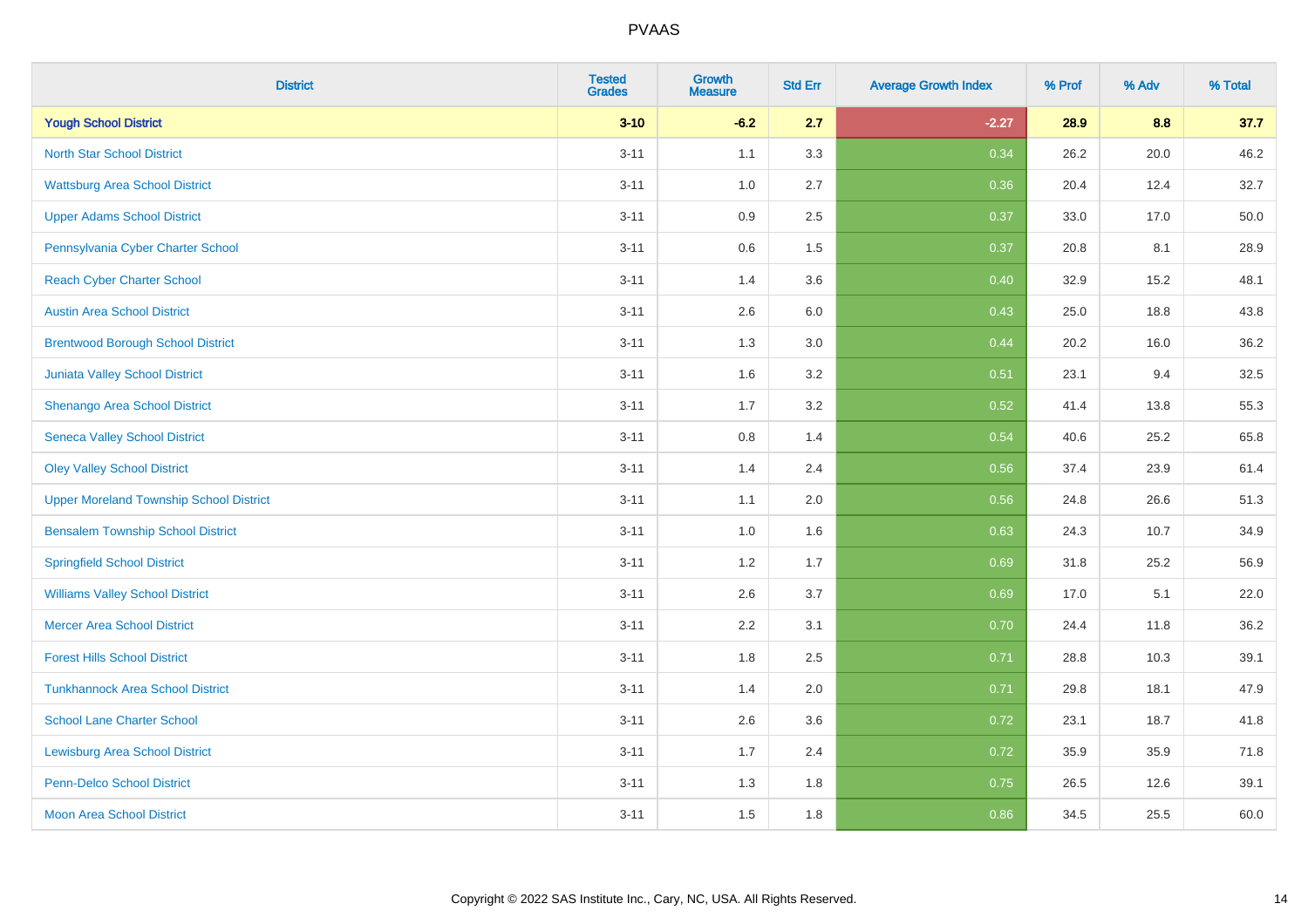| <b>District</b>                           | <b>Tested</b><br><b>Grades</b> | <b>Growth</b><br><b>Measure</b> | <b>Std Err</b> | <b>Average Growth Index</b> | % Prof | % Adv | % Total |
|-------------------------------------------|--------------------------------|---------------------------------|----------------|-----------------------------|--------|-------|---------|
| <b>Yough School District</b>              | $3 - 10$                       | $-6.2$                          | 2.7            | $-2.27$                     | 28.9   | 8.8   | 37.7    |
| <b>Blackhawk School District</b>          | $3 - 11$                       | 2.0                             | 2.3            | 0.87                        | 34.6   | 20.7  | 55.3    |
| Aspira Bilingual Cyber Charter School     | $3 - 11$                       | 5.1                             | 5.8            | 0.87                        | 4.8    | 0.0   | 4.8     |
| Hope For Hyndman Charter School           | $3 - 11$                       | 5.1                             | 5.8            | 0.88                        | 14.3   | 7.1   | 21.4    |
| <b>Clarion Area School District</b>       | $3 - 11$                       | 3.2                             | 3.7            | 0.88                        | 31.7   | 13.3  | 45.0    |
| West Jefferson Hills School District      | $3 - 11$                       | 1.9                             | 1.9            | 0.99                        | 34.8   | 27.3  | 62.1    |
| <b>Galeton Area School District</b>       | $3 - 11$                       | 5.4                             | 5.4            | $1.01$                      | 33.3   | 22.2  | 55.6    |
| <b>Sharpsville Area School District</b>   | $3 - 11$                       | 3.8                             | 3.7            | 1.04                        | 41.1   | 23.2  | 64.3    |
| <b>Bermudian Springs School District</b>  | $3 - 11$                       | 2.5                             | 2.4            | 1.05                        | 31.8   | 23.5  | 55.3    |
| <b>Haverford Township School District</b> | $3 - 11$                       | 1.4                             | 1.4            | 1.05                        | 36.7   | 26.3  | 63.0    |
| <b>Athens Area School District</b>        | $3 - 11$                       | 2.6                             | 2.3            | 1.11                        | 34.9   | 12.3  | 47.3    |
| <b>Esperanza Cyber Charter School</b>     | $3 - 11$                       | 7.1                             | 6.1            | 1.15                        | 8.8    | 2.9   | 11.8    |
| <b>Solanco School District</b>            | $3 - 11$                       | 2.2                             | 1.8            | 1.18                        | 27.2   | 15.0  | 42.3    |
| Johnsonburg Area School District          | $3 - 11$                       | $5.0\,$                         | 3.9            | 1.27                        | 35.5   | 11.8  | 47.4    |
| Pennsylvania Virtual Charter School       | $3 - 11$                       | 4.4                             | 3.4            | 1.31                        | 29.8   | 21.2  | 51.0    |
| <b>Ringgold School District</b>           | $3 - 11$                       | 2.9                             | 2.2            | 1.32                        | 23.8   | 13.3  | 37.1    |
| <b>Keystone School District</b>           | $3 - 11$                       | 7.8                             | 5.7            | 1.37                        | 35.0   | 45.0  | 80.0    |
| Philipsburg-Osceola Area School District  | $3 - 11$                       | 4.1                             | 3.0            | 1.37                        | 22.5   | 16.2  | 38.8    |
| <b>Western Wayne School District</b>      | $3 - 11$                       | 3.6                             | 2.6            | 1.39                        | 30.8   | 16.2  | 47.0    |
| <b>Midd-West School District</b>          | $3 - 11$                       | 3.6                             | 2.6            | 1.42                        | 28.6   | 25.0  | 53.6    |
| <b>Conestoga Valley School District</b>   | $3 - 11$                       | 2.4                             | 1.7            | 1.43                        | 35.0   | 23.5  | 58.5    |
| <b>Gateway School District</b>            | $3 - 11$                       | 3.1                             | 2.0            | 1.55                        | 35.7   | 18.5  | 54.2    |
| <b>Fort Leboeuf School District</b>       | $3 - 11$                       | 3.5                             | 2.2            | 1.58                        | 32.0   | 16.8  | 48.8    |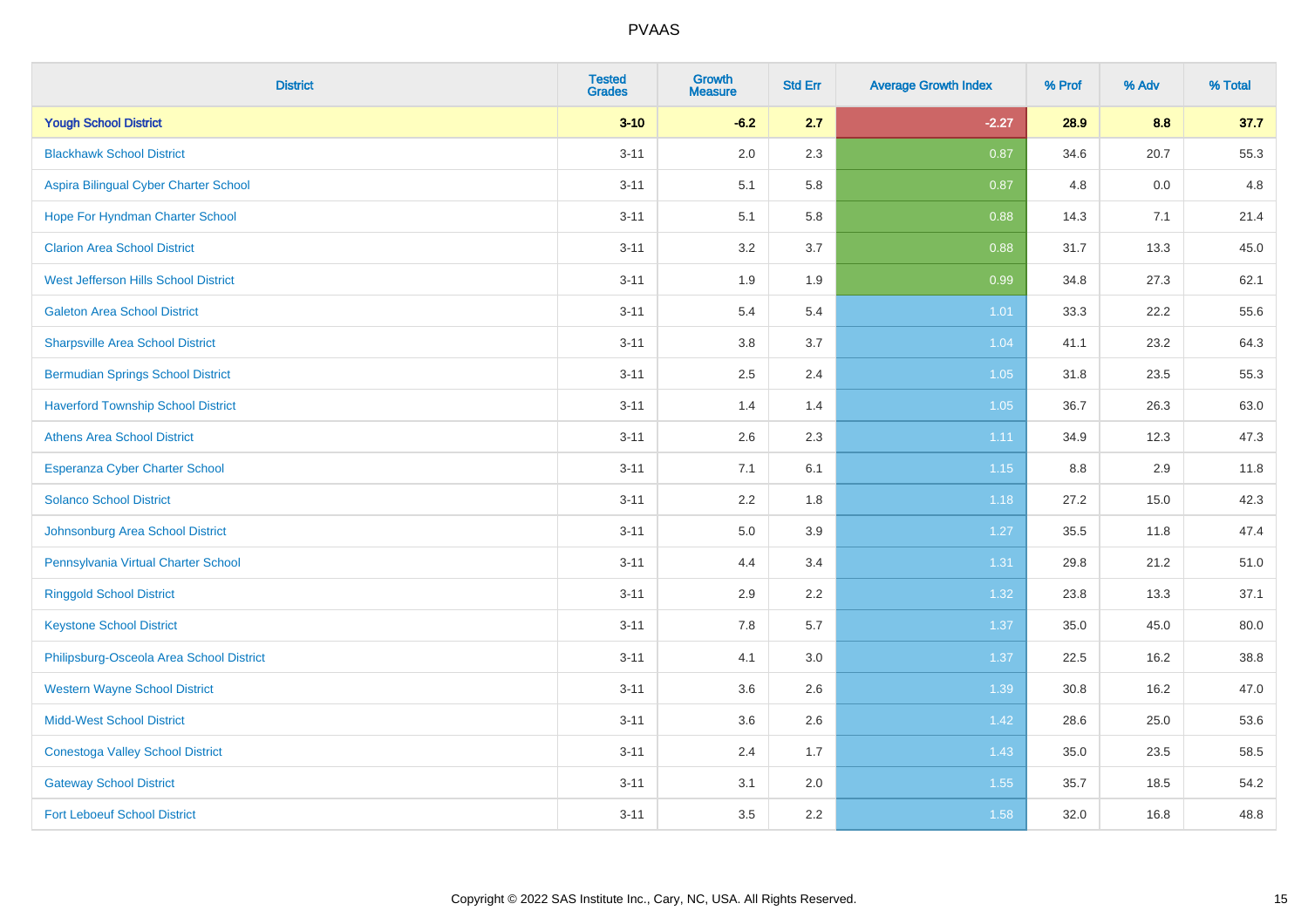| <b>District</b>                                | <b>Tested</b><br><b>Grades</b> | Growth<br><b>Measure</b> | <b>Std Err</b> | <b>Average Growth Index</b> | % Prof | % Adv | % Total |
|------------------------------------------------|--------------------------------|--------------------------|----------------|-----------------------------|--------|-------|---------|
| <b>Yough School District</b>                   | $3 - 10$                       | $-6.2$                   | 2.7            | $-2.27$                     | 28.9   | 8.8   | 37.7    |
| <b>Salisbury Township School District</b>      | $3 - 11$                       | 5.8                      | 3.6            | 1.62                        | 24.4   | 12.6  | 37.0    |
| <b>Halifax Area School District</b>            | $3 - 11$                       | 5.8                      | 3.5            | 1.64                        | 32.1   | 18.9  | 50.9    |
| <b>Penn-Trafford School District</b>           | $3 - 11$                       | 2.9                      | 1.8            | 1.68                        | 46.3   | 26.2  | 72.5    |
| <b>Port Allegany School District</b>           | $3 - 11$                       | 6.5                      | 3.7            | 1.74                        | 26.4   | 11.3  | 37.7    |
| Mt Lebanon School District                     | $3 - 11$                       | 2.4                      | 1.3            | 1.79                        | 39.3   | 37.4  | 76.8    |
| Leechburg Area School District                 | $3 - 11$                       | $7.0\,$                  | 3.9            | 1.79                        | 37.7   | 4.9   | 42.6    |
| <b>Sayre Area School District</b>              | $3 - 11$                       | 5.8                      | 3.2            | 1.81                        | 30.3   | 21.0  | 51.3    |
| <b>Perkiomen Valley School District</b>        | $3 - 11$                       | 2.7                      | 1.5            | 1.83                        | 35.0   | 25.3  | 60.3    |
| <b>United School District</b>                  | $3 - 11$                       | $6.3\,$                  | 3.3            | 1.89                        | 38.8   | 16.3  | 55.0    |
| <b>Eastern Lebanon County School District</b>  | $3 - 11$                       | 4.0                      | 2.1            | 1.89                        | 23.5   | 11.5  | 35.0    |
| <b>Spring Grove Area School District</b>       | $3 - 11$                       | 3.9                      | 2.0            | 1.90                        | 30.0   | 23.0  | 53.0    |
| South Middleton School District                | $3 - 11$                       | 4.4                      | 2.2            | 1.95                        | 31.1   | 16.4  | 47.5    |
| <b>Keystone Central School District</b>        | $3 - 11$                       | 3.6                      | 1.8            | 2.04                        | 27.1   | 14.6  | 41.8    |
| Northampton Area School District               | $3 - 11$                       | 3.2                      | 1.5            | 2.05                        | 29.8   | 17.9  | 47.7    |
| Northeastern York School District              | $3 - 11$                       | 3.8                      | 1.8            | 2.11                        | 32.7   | 21.0  | 53.7    |
| <b>Muncy School District</b>                   | $3 - 11$                       | 6.9                      | 3.3            | 2.12                        | 37.6   | 18.8  | 56.4    |
| <b>Brookville Area School District</b>         | $3 - 11$                       | 6.8                      | 3.1            | 2.19                        | 46.1   | 14.6  | 60.7    |
| <b>Mastery Charter School - Hardy Williams</b> | $3 - 11$                       | 6.6                      | 3.0            | 2.21                        | 24.7   | 1.2   | 25.9    |
| <b>Blue Ridge School District</b>              | $3 - 11$                       | 8.3                      | 3.7            | 2.24                        | 29.6   | 9.3   | 38.9    |
| East Pennsboro Area School District            | $3 - 11$                       | 4.8                      | 2.1            | 2.26                        | 36.8   | 16.9  | 53.7    |
| <b>Brandywine Heights Area School District</b> | $3 - 11$                       | 5.8                      | 2.6            | 2.27                        | 27.7   | 28.6  | 56.2    |
| Huntingdon Area School District                | $3 - 11$                       | 5.8                      | 2.6            | 2.28                        | 27.8   | 17.4  | 45.2    |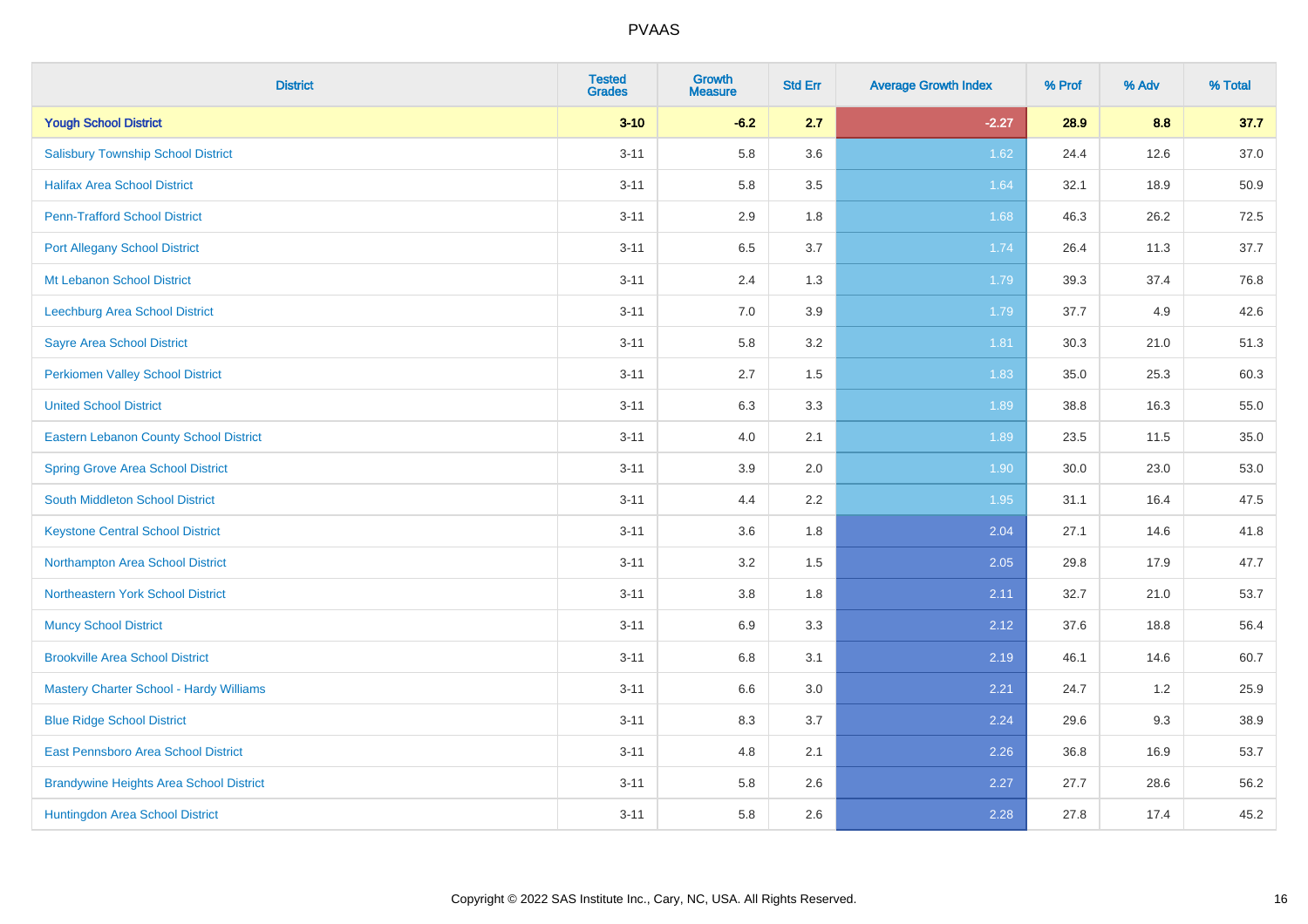| <b>District</b>                           | <b>Tested</b><br><b>Grades</b> | <b>Growth</b><br><b>Measure</b> | <b>Std Err</b> | <b>Average Growth Index</b> | % Prof | % Adv | % Total |
|-------------------------------------------|--------------------------------|---------------------------------|----------------|-----------------------------|--------|-------|---------|
| <b>Yough School District</b>              | $3 - 10$                       | $-6.2$                          | 2.7            | $-2.27$                     | 28.9   | 8.8   | 37.7    |
| <b>Red Lion Area School District</b>      | $3 - 11$                       | 4.5                             | 1.9            | 2.31                        | 32.3   | 21.5  | 53.8    |
| <b>Bentworth School District</b>          | $3 - 11$                       | 7.0                             | 3.0            | 2.36                        | 26.6   | 17.0  | 43.6    |
| <b>Homer-Center School District</b>       | $3 - 11$                       | 8.8                             | 3.5            | 2.53                        | 38.0   | 17.7  | 55.8    |
| <b>Palisades School District</b>          | $3 - 11$                       | 7.7                             | 2.9            | 2.66                        | 27.8   | 20.3  | 48.1    |
| <b>Bedford Area School District</b>       | $3 - 11$                       | 6.4                             | 2.4            | 2.68                        | 31.0   | 20.6  | 51.6    |
| Saint Marys Area School District          | $3 - 11$                       | 6.0                             | 2.2            | 2.69                        | 35.4   | 18.3  | 53.7    |
| <b>Crawford Central School District</b>   | $3 - 11$                       | 5.7                             | 2.1            | 2.71                        | 26.4   | 15.8  | 42.1    |
| <b>Great Valley School District</b>       | $3 - 11$                       | 5.4                             | 2.0            | 2.77                        | 33.8   | 33.5  | 67.3    |
| <b>Canton Area School District</b>        | $3 - 11$                       | 8.4                             | 2.9            | 2.92                        | 13.8   | 23.0  | 36.8    |
| <b>Bald Eagle Area School District</b>    | $3 - 11$                       | 7.6                             | 2.5            | 3.00                        | 31.6   | 15.6  | 47.3    |
| <b>Line Mountain School District</b>      | $3 - 11$                       | 11.7                            | 3.9            | 3.01                        | 40.4   | 42.3  | 82.7    |
| <b>Lower Dauphin School District</b>      | $3 - 11$                       | 5.3                             | 1.8            | 3.03                        | 30.6   | 26.8  | 57.5    |
| <b>Upper Perkiomen School District</b>    | $3 - 11$                       | 5.7                             | 1.9            | 3.04                        | 25.4   | 19.9  | 45.4    |
| <b>Greenwood School District</b>          | $3 - 11$                       | 11.3                            | 3.6            | 3.14                        | 31.2   | 32.8  | 63.9    |
| <b>Avon Grove Charter School</b>          | $3 - 11$                       | 9.8                             | 3.1            | 3.18                        | 32.4   | 26.0  | 58.4    |
| <b>Penncrest School District</b>          | $3 - 11$                       | 6.0                             | 1.9            | 3.24                        | 31.1   | 16.9  | 48.0    |
| <b>Upper Dauphin Area School District</b> | $3 - 11$                       | 16.5                            | 5.1            | 3.26                        | 37.5   | 26.8  | 64.3    |
| <b>Steel Valley School District</b>       | $3 - 11$                       | 11.1                            | 3.3            | 3.33                        | 34.8   | 10.1  | 44.9    |
| South Fayette Township School District    | $3 - 11$                       | 6.0                             | 1.8            | 3.33                        | 32.2   | 38.3  | 70.5    |
| <b>Bellefonte Area School District</b>    | $3 - 11$                       | 6.7                             | 2.0            | 3.34                        | 28.8   | 21.5  | 50.2    |
| <b>Conrad Weiser Area School District</b> | $3 - 11$                       | 7.1                             | 2.1            | 3.34                        | 28.2   | 14.4  | 42.6    |
| <b>Wilmington Area School District</b>    | $3 - 11$                       | 11.1                            | 3.3            | 3.37                        | 29.8   | 26.2  | 56.0    |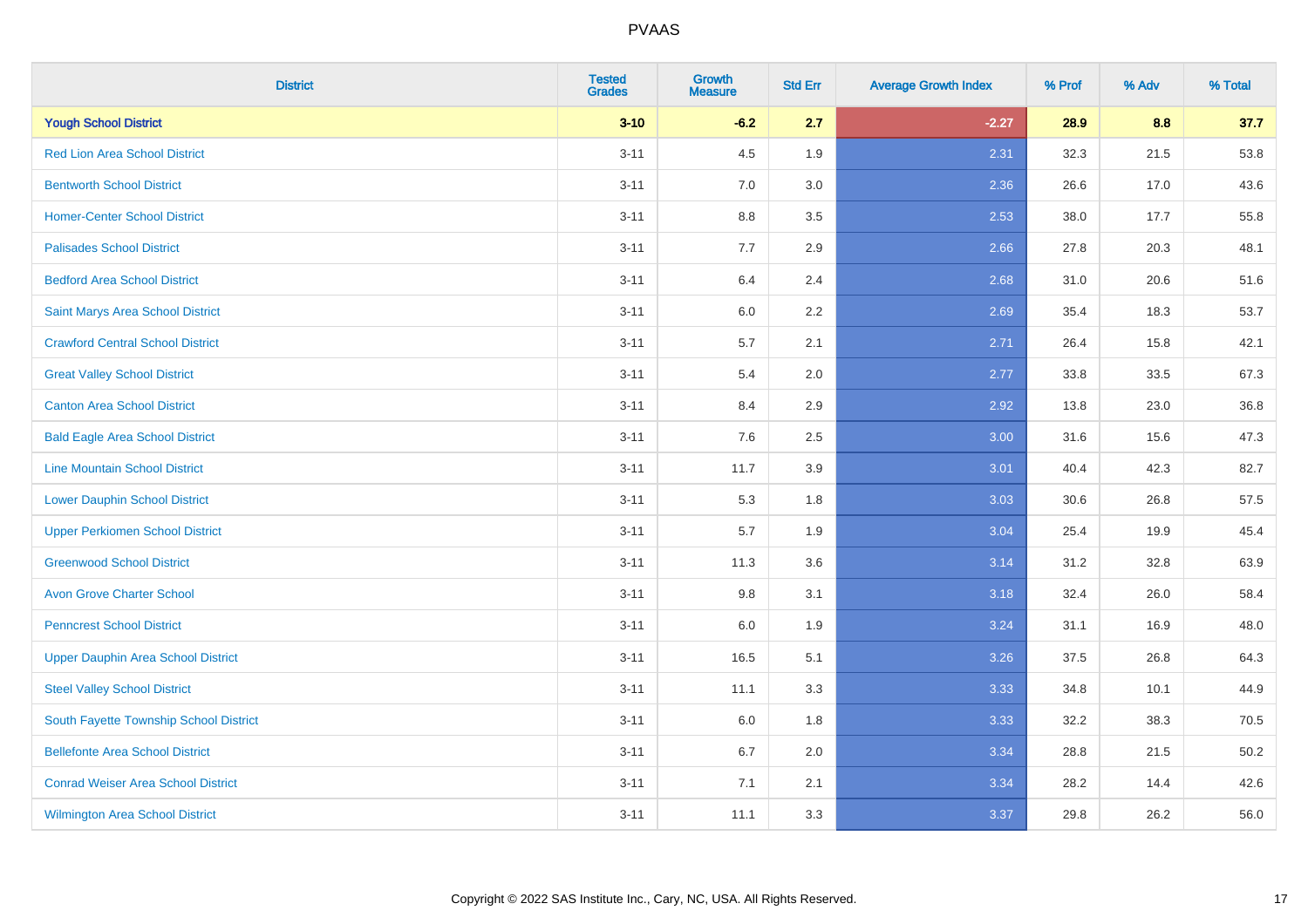| <b>District</b>                                | <b>Tested</b><br><b>Grades</b> | Growth<br><b>Measure</b> | <b>Std Err</b> | <b>Average Growth Index</b> | % Prof | % Adv   | % Total |
|------------------------------------------------|--------------------------------|--------------------------|----------------|-----------------------------|--------|---------|---------|
| <b>Yough School District</b>                   | $3 - 10$                       | $-6.2$                   | 2.7            | $-2.27$                     | 28.9   | 8.8     | 37.7    |
| <b>Fairview School District</b>                | $3 - 11$                       | 8.3                      | 2.4            | 3.43                        | 41.9   | 34.9    | 76.7    |
| <b>North Pocono School District</b>            | $3 - 11$                       | 13.1                     | 3.7            | 3.54                        | 31.4   | 33.3    | 64.7    |
| <b>York Suburban School District</b>           | $3 - 11$                       | 7.4                      | 2.1            | 3.55                        | 24.9   | 31.2    | 56.1    |
| Oil City Area School District                  | $3 - 11$                       | 8.6                      | 2.4            | 3.56                        | 29.1   | 13.1    | 42.2    |
| <b>Reading School District</b>                 | $3 - 11$                       | 4.3                      | 1.2            | 3.71                        | 16.8   | $6.0\,$ | 22.8    |
| <b>Spring Cove School District</b>             | $3 - 11$                       | 9.1                      | 2.4            | 3.77                        | 31.8   | 25.4    | 57.1    |
| <b>Hampton Township School District</b>        | $3 - 11$                       | 7.4                      | 2.0            | 3.79                        | 37.9   | 39.2    | 77.0    |
| <b>Hazleton Area School District</b>           | $3 - 11$                       | 6.0                      | 1.6            | 3.85                        | 20.5   | 9.0     | 29.5    |
| <b>Warrior Run School District</b>             | $3 - 11$                       | 10.5                     | 2.7            | 3.86                        | 34.1   | 16.8    | 50.9    |
| <b>Dallas School District</b>                  | $3 - 11$                       | 8.1                      | 2.1            | 3.87                        | 32.4   | 22.4    | 54.8    |
| <b>Phoenixville Area School District</b>       | $3 - 11$                       | 7.3                      | 1.8            | 3.96                        | 32.3   | 27.6    | 59.8    |
| Abington Heights School District               | $3 - 11$                       | 6.7                      | 1.7            | 4.00                        | 33.8   | 31.7    | 65.5    |
| Downingtown Area School District               | $3 - 11$                       | 4.4                      | 1.1            | 4.06                        | 30.1   | 32.0    | 62.2    |
| <b>Ephrata Area School District</b>            | $3 - 11$                       | 6.8                      | 1.7            | 4.08                        | 31.6   | 17.1    | 48.8    |
| <b>Valley View School District</b>             | $3 - 11$                       | 9.3                      | 2.2            | 4.18                        | 26.6   | 23.1    | 49.7    |
| <b>Laurel School District</b>                  | $3 - 11$                       | 13.0                     | 3.1            | 4.19                        | 30.3   | 15.7    | 46.1    |
| Pennsylvania Leadership Charter School         | $3 - 11$                       | 8.0                      | 1.9            | 4.22                        | 33.1   | 27.8    | 60.9    |
| <b>Wallenpaupack Area School District</b>      | $3 - 11$                       | 8.8                      | 2.1            | 4.28                        | 28.5   | 18.9    | 47.4    |
| <b>Coudersport Area School District</b>        | $3 - 11$                       | 14.8                     | 3.4            | 4.33                        | 34.7   | 28.0    | 62.7    |
| <b>Lower Moreland Township School District</b> | $3 - 11$                       | 8.7                      | 2.0            | 4.35                        | 38.2   | 33.2    | 71.4    |
| <b>Pennsbury School District</b>               | $3 - 11$                       | 5.6                      | 1.3            | 4.38                        | 37.7   | 27.7    | 65.4    |
| Northern York County School District           | $3 - 11$                       | 8.4                      | 1.8            | 4.63                        | 24.3   | 23.1    | 47.4    |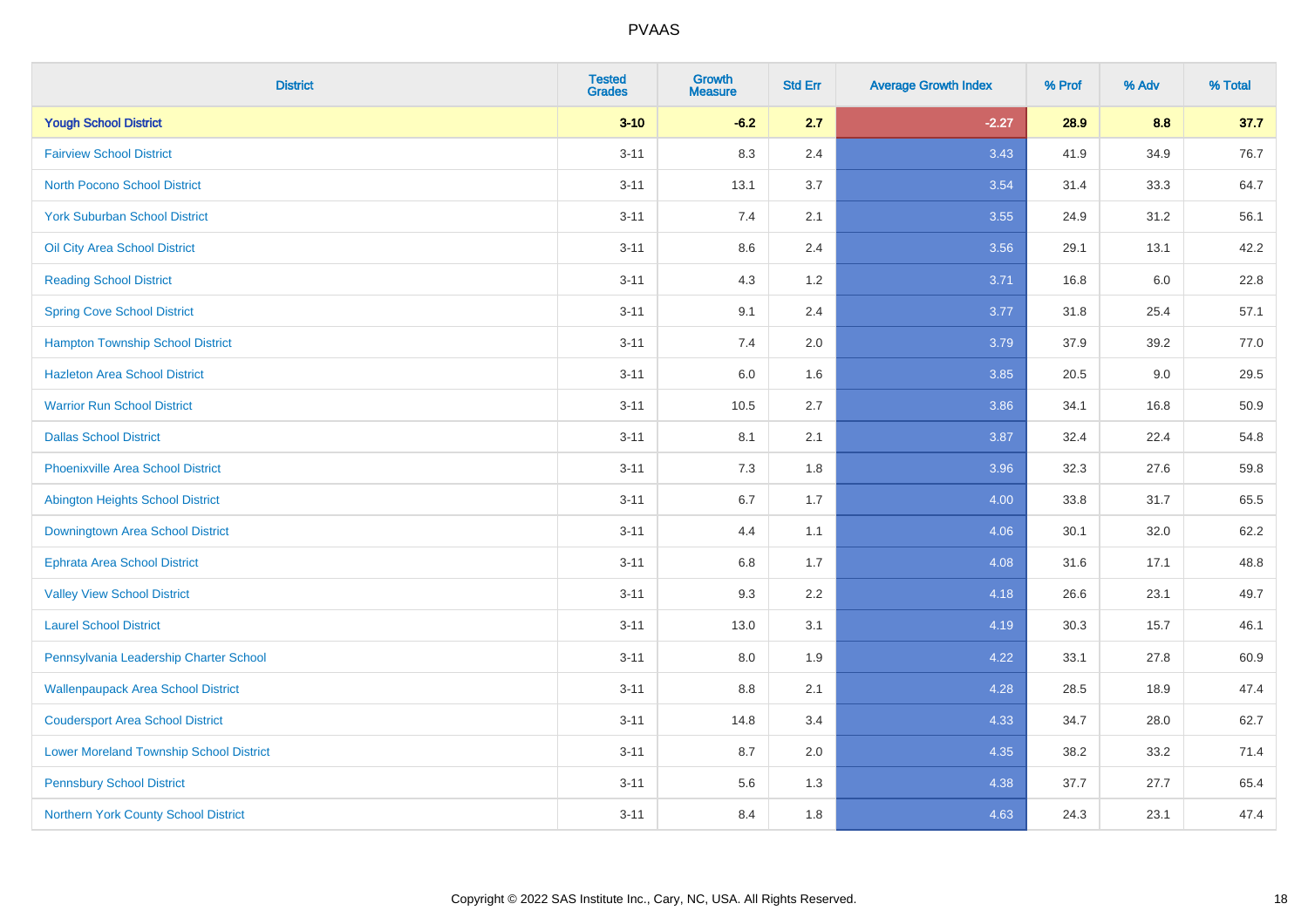| <b>District</b>                              | <b>Tested</b><br><b>Grades</b> | <b>Growth</b><br><b>Measure</b> | <b>Std Err</b> | <b>Average Growth Index</b> | % Prof | % Adv | % Total |
|----------------------------------------------|--------------------------------|---------------------------------|----------------|-----------------------------|--------|-------|---------|
| <b>Yough School District</b>                 | $3 - 10$                       | $-6.2$                          | 2.7            | $-2.27$                     | 28.9   | 8.8   | 37.7    |
| <b>Stroudsburg Area School District</b>      | $3 - 11$                       | 7.5                             | 1.6            | 4.70                        | 30.4   | 18.3  | 48.7    |
| <b>West Perry School District</b>            | $3 - 11$                       | 11.0                            | 2.3            | 4.76                        | 26.9   | 20.5  | 47.4    |
| <b>Lakeland School District</b>              | $3 - 11$                       | 13.3                            | 2.8            | 4.80                        | 22.2   | 21.2  | 43.4    |
| <b>Penn Manor School District</b>            | $3 - 11$                       | 7.1                             | 1.5            | 4.82                        | 26.7   | 20.5  | 47.2    |
| <b>Iroquois School District</b>              | $3 - 11$                       | 13.6                            | 2.8            | 4.83                        | 33.3   | 16.0  | 49.4    |
| <b>Lehighton Area School District</b>        | $3 - 11$                       | 11.4                            | 2.4            | 4.84                        | 30.5   | 24.9  | 55.3    |
| <b>Belle Vernon Area School District</b>     | $3 - 11$                       | 11.1                            | 2.3            | 4.88                        | 31.6   | 25.4  | 57.1    |
| <b>Quaker Valley School District</b>         | $3 - 11$                       | 12.2                            | 2.5            | 4.90                        | 39.5   | 26.4  | 65.9    |
| <b>Berlin Brothersvalley School District</b> | $3 - 11$                       | 19.6                            | 4.0            | 4.93                        | 28.3   | 41.3  | 69.6    |
| <b>West Branch Area School District</b>      | $3 - 11$                       | 17.0                            | 3.3            | 5.20                        | 47.1   | 19.1  | 66.2    |
| <b>Cornwall-Lebanon School District</b>      | $3 - 11$                       | 8.2                             | 1.6            | 5.24                        | 28.0   | 20.5  | 48.6    |
| Lake-Lehman School District                  | $3 - 11$                       | 14.9                            | 2.8            | 5.34                        | 25.8   | 22.5  | 48.3    |
| <b>Pine-Richland School District</b>         | $3 - 11$                       | 9.3                             | 1.7            | 5.56                        | 42.3   | 35.8  | 78.1    |
| <b>Pequea Valley School District</b>         | $3 - 11$                       | 18.0                            | 3.1            | 5.74                        | 29.2   | 37.5  | 66.7    |
| <b>Harbor Creek School District</b>          | $3 - 11$                       | 13.4                            | 2.3            | 5.80                        | 34.5   | 40.7  | 75.2    |
| <b>Punxsutawney Area School District</b>     | $3 - 11$                       | 15.8                            | 2.7            | 5.83                        | 18.6   | 29.0  | 47.6    |
| <b>Indiana Area School District</b>          | $3 - 11$                       | 12.0                            | 2.0            | 5.98                        | 30.0   | 30.4  | 60.3    |
| <b>Agora Cyber Charter School</b>            | $3 - 11$                       | 14.6                            | 2.4            | 6.03                        | 24.7   | 19.5  | 44.2    |
| <b>Franklin Regional School District</b>     | $3 - 11$                       | 11.3                            | 1.8            | 6.13                        | 30.0   | 35.0  | 65.0    |
| <b>Tuscarora School District</b>             | $3 - 11$                       | 13.4                            | 2.2            | 6.20                        | 37.1   | 26.3  | 63.4    |
| <b>Armstrong School District</b>             | $3 - 11$                       | 9.8                             | 1.6            | 6.22                        | 32.8   | 24.6  | 57.4    |
| <b>Cocalico School District</b>              | $3 - 11$                       | 12.3                            | 1.9            | 6.48                        | 28.2   | 32.3  | 60.5    |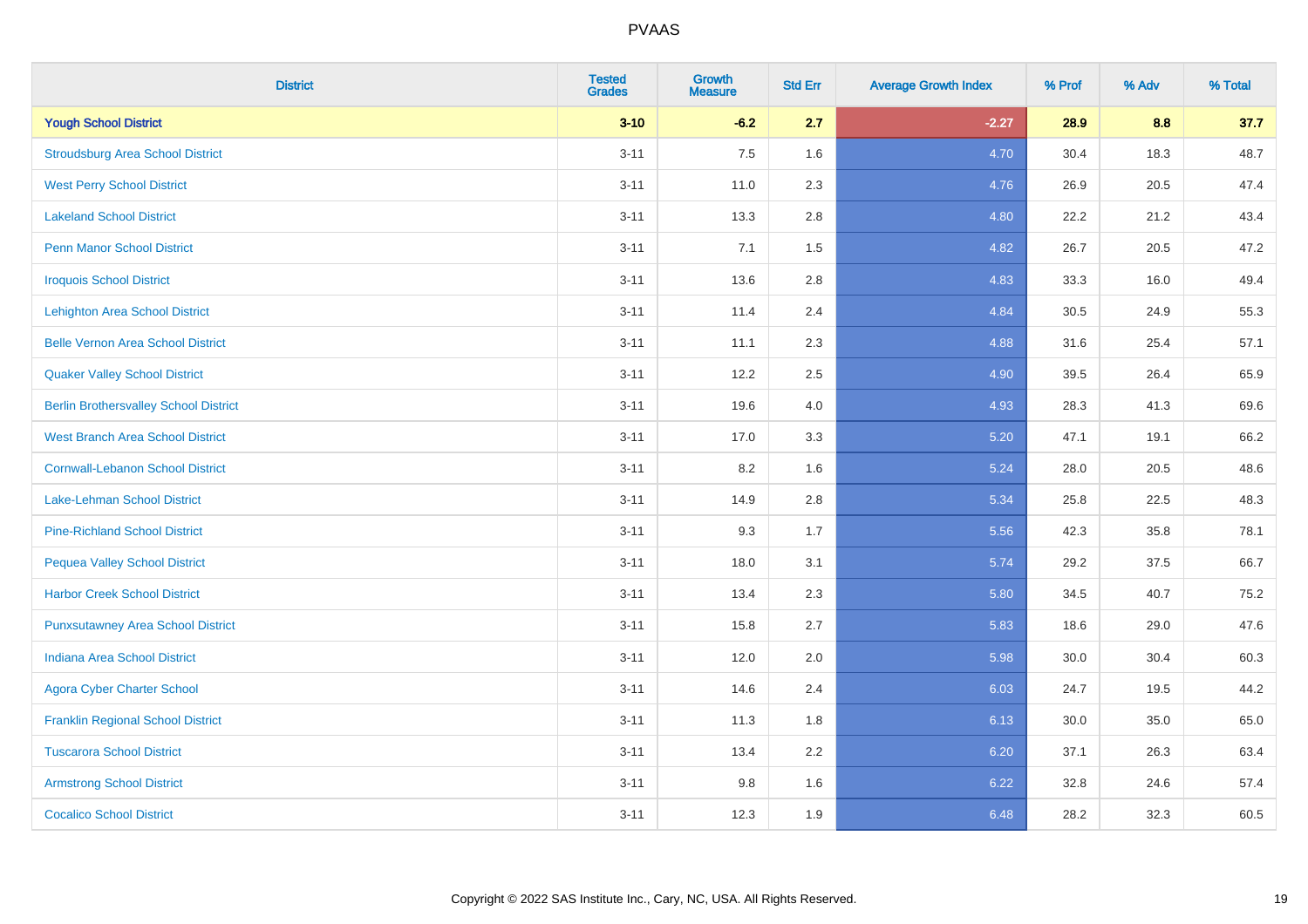| <b>District</b>                               | <b>Tested</b><br><b>Grades</b> | Growth<br><b>Measure</b> | <b>Std Err</b> | <b>Average Growth Index</b> | % Prof | % Adv | % Total |
|-----------------------------------------------|--------------------------------|--------------------------|----------------|-----------------------------|--------|-------|---------|
| <b>Yough School District</b>                  | $3 - 10$                       | $-6.2$                   | 2.7            | $-2.27$                     | 28.9   | 8.8   | 37.7    |
| <b>Manheim Central School District</b>        | $3 - 11$                       | 12.8                     | 2.0            | 6.52                        | 27.8   | 35.4  | 63.2    |
| <b>Neshaminy School District</b>              | $3 - 11$                       | 8.6                      | 1.3            | 6.56                        | 31.3   | 23.9  | 55.2    |
| <b>Millcreek Township School District</b>     | $3 - 11$                       | 9.1                      | 1.4            | 6.61                        | 34.5   | 30.1  | 64.6    |
| <b>Methacton School District</b>              | $3 - 11$                       | 11.0                     | 1.6            | 6.94                        | 36.0   | 33.6  | 69.6    |
| <b>Whitehall-Coplay School District</b>       | $3 - 11$                       | 11.8                     | 1.7            | 7.06                        | 32.3   | 21.7  | 54.0    |
| <b>Upper Merion Area School District</b>      | $3 - 11$                       | 14.0                     | 2.0            | 7.15                        | 34.4   | 32.6  | 67.0    |
| <b>Danville Area School District</b>          | $3 - 11$                       | 18.4                     | 2.6            | 7.19                        | 32.0   | 46.1  | 78.1    |
| <b>Mountain View School District</b>          | $3 - 11$                       | 24.2                     | 3.4            | 7.20                        | 45.8   | 37.3  | 83.0    |
| <b>East Penn School District</b>              | $3 - 11$                       | 8.9                      | $1.2\,$        | 7.61                        | 32.8   | 26.4  | 59.2    |
| <b>Mifflin County School District</b>         | $3 - 11$                       | 12.3                     | 1.6            | 7.69                        | 35.1   | 15.1  | 50.3    |
| <b>Upper Saint Clair School District</b>      | $3 - 11$                       | 13.8                     | 1.8            | 7.86                        | 32.2   | 44.5  | 76.7    |
| <b>Peters Township School District</b>        | $3 - 11$                       | 14.1                     | 1.7            | 8.16                        | 35.2   | 41.6  | 76.8    |
| <b>Saucon Valley School District</b>          | $3 - 11$                       | 18.9                     | 2.2            | 8.48                        | 26.0   | 39.6  | 65.6    |
| <b>Southern York County School District</b>   | $3 - 11$                       | 15.5                     | 1.8            | 8.48                        | 37.6   | 29.2  | 66.8    |
| <b>Marple Newtown School District</b>         | $3 - 11$                       | 20.6                     | 2.3            | 8.95                        | 31.1   | 42.7  | 73.8    |
| Palmyra Area School District                  | $3 - 11$                       | 16.2                     | 1.8            | 9.02                        | 38.8   | 34.0  | 72.8    |
| <b>Unionville-Chadds Ford School District</b> | $3 - 11$                       | 15.8                     | 1.7            | 9.12                        | 31.2   | 48.0  | 79.2    |
| <b>Wayne Highlands School District</b>        | $3 - 11$                       | 22.5                     | 2.5            | 9.16                        | 33.8   | 40.4  | 74.2    |
| Fox Chapel Area School District               | $3 - 11$                       | 17.6                     | 1.9            | 9.47                        | 22.9   | 52.0  | 74.9    |
| <b>Delaware Valley School District</b>        | $3 - 11$                       | 15.7                     | 1.6            | 9.62                        | 36.7   | 32.1  | 68.8    |
| New Hope-Solebury School District             | $3 - 11$                       | 28.8                     | 2.9            | 9.77                        | 31.6   | 50.0  | 81.6    |
| <b>Hempfield School District</b>              | $3 - 11$                       | 13.4                     | 1.3            | 10.53                       | 29.9   | 36.8  | 66.7    |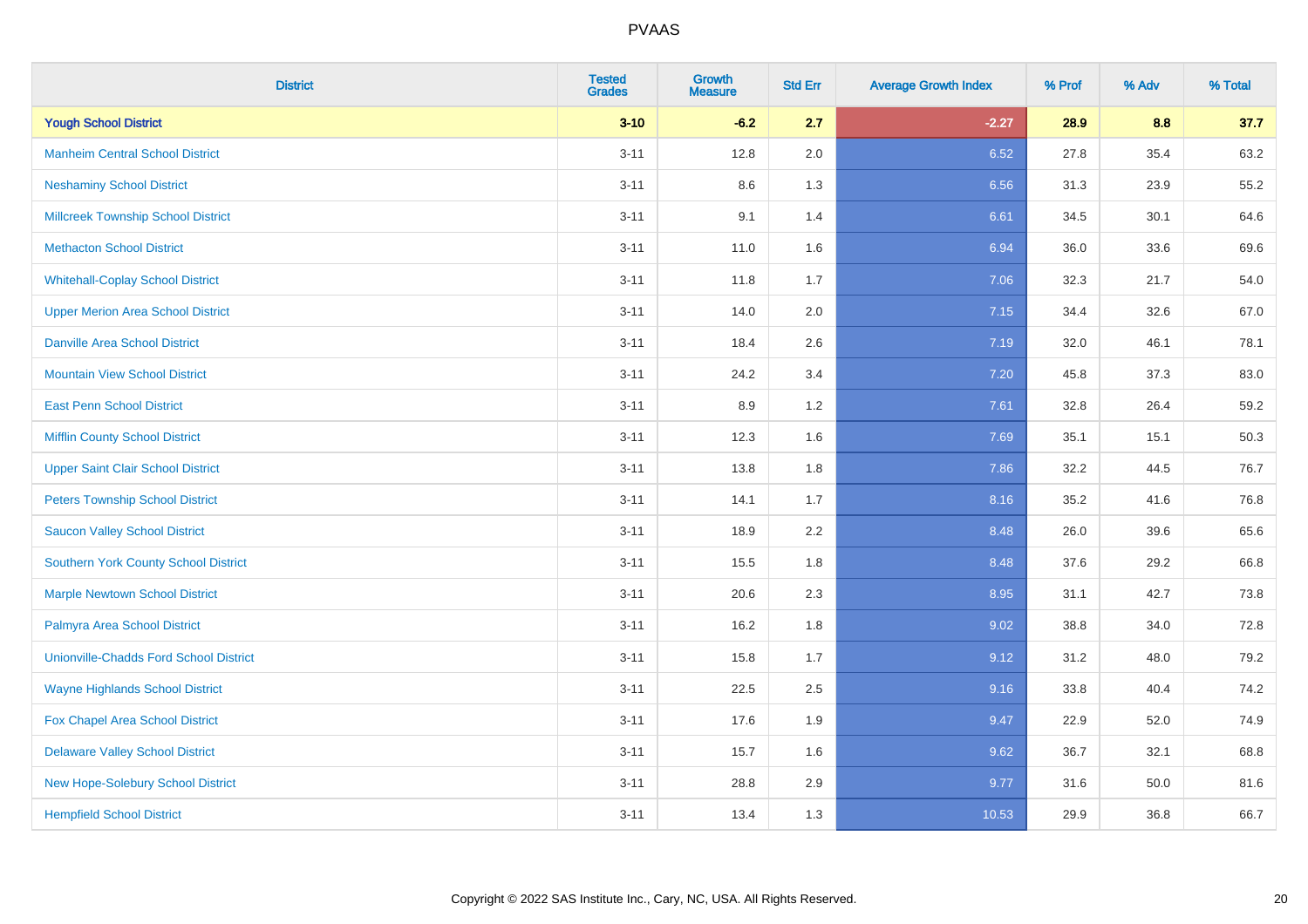| <b>District</b>                           | <b>Tested</b><br><b>Grades</b> | Growth<br><b>Measure</b> | <b>Std Err</b> | <b>Average Growth Index</b> | % Prof | % Adv | % Total |
|-------------------------------------------|--------------------------------|--------------------------|----------------|-----------------------------|--------|-------|---------|
| <b>Yough School District</b>              | $3 - 10$                       | $-6.2$                   | 2.7            | $-2.27$                     | 28.9   | 8.8   | 37.7    |
| <b>Warwick School District</b>            | $3 - 11$                       | 21.7                     | 1.8            | 11.76                       | 27.7   | 36.3  | 64.0    |
| <b>Littlestown Area School District</b>   | $3 - 11$                       | 28.7                     | 2.4            | 11.83                       | 38.4   | 29.3  | 67.7    |
| <b>Council Rock School District</b>       | $3 - 11$                       | 13.5                     | 1.1            | 12.27                       | 32.0   | 35.4  | 67.4    |
| <b>Souderton Area School District</b>     | $3 - 11$                       | 18.5                     | 1.4            | 12.86                       | 39.2   | 31.2  | 70.4    |
| <b>Colonial School District</b>           | $3 - 11$                       | 22.1                     | 1.6            | 13.55                       | 27.2   | 43.5  | 70.6    |
| <b>Spring-Ford Area School District</b>   | $3 - 11$                       | 16.6                     | 1.2            | 14.02                       | 30.4   | 45.3  | 75.7    |
| <b>Dallastown Area School District</b>    | $3 - 11$                       | 19.9                     | 1.4            | 14.14                       | 36.8   | 34.2  | 71.0    |
| <b>North Allegheny School District</b>    | $3 - 11$                       | 18.0                     | 1.3            | 14.25                       | 30.5   | 42.9  | 73.4    |
| <b>Lower Merion School District</b>       | $3 - 11$                       | 18.9                     | 1.2            | 15.42                       | 29.4   | 48.6  | 78.0    |
| <b>North Penn School District</b>         | $3 - 11$                       | 17.6                     | 1.0            | 17.53                       | 30.8   | 35.7  | 66.4    |
| <b>Central Bucks School District</b>      | $3 - 11$                       | 15.5                     | 0.9            | 17.94                       | 34.8   | 41.4  | 76.2    |
| <b>State College Area School District</b> | $3 - 11$                       | 24.5                     | 1.3            | 18.59                       | 31.9   | 46.9  | 78.8    |
| Norristown Area School District           | $3 - 12$                       | $-25.4$                  | 1.7            | $-15.35$                    | 10.6   | 1.8   | 12.4    |
| Philadelphia City School District         | $3 - 12$                       | $-7.8$                   | 0.6            | $-13.43$                    | 16.4   | 6.5   | 22.9    |
| <b>Allentown City School District</b>     | $3 - 12$                       | $-16.9$                  | 1.4            | $-12.37$                    | 5.9    | 0.4   | 6.3     |
| <b>York City School District</b>          | $3 - 12$                       | $-17.7$                  | 1.8            | $-10.05$                    | 3.2    | 0.7   | 3.9     |
| Ambridge Area School District             | $3 - 12$                       | $-19.4$                  | 2.5            | $-7.64$                     | 23.2   | 5.6   | 28.9    |
| <b>Lancaster School District</b>          | $3 - 12$                       | $-10.0$                  | 1.4            | $-7.22$                     | 9.0    | 3.9   | 12.8    |
| <b>Hempfield Area School District</b>     | $3 - 12$                       | $-10.2$                  | 1.6            | $-6.37$                     | 28.1   | 19.2  | 47.3    |
| <b>New Castle Area School District</b>    | $3 - 12$                       | $-13.6$                  | 2.3            | $-5.99$                     | 17.6   | 2.0   | 19.5    |
| <b>West Mifflin Area School District</b>  | $3 - 12$                       | $-11.9$                  | 2.5            | $-4.77$                     | 15.9   | 4.0   | 19.9    |
| <b>Interboro School District</b>          | $3 - 12$                       | $-8.4$                   | 2.0            | $-4.27$                     | 27.6   | 6.4   | 34.1    |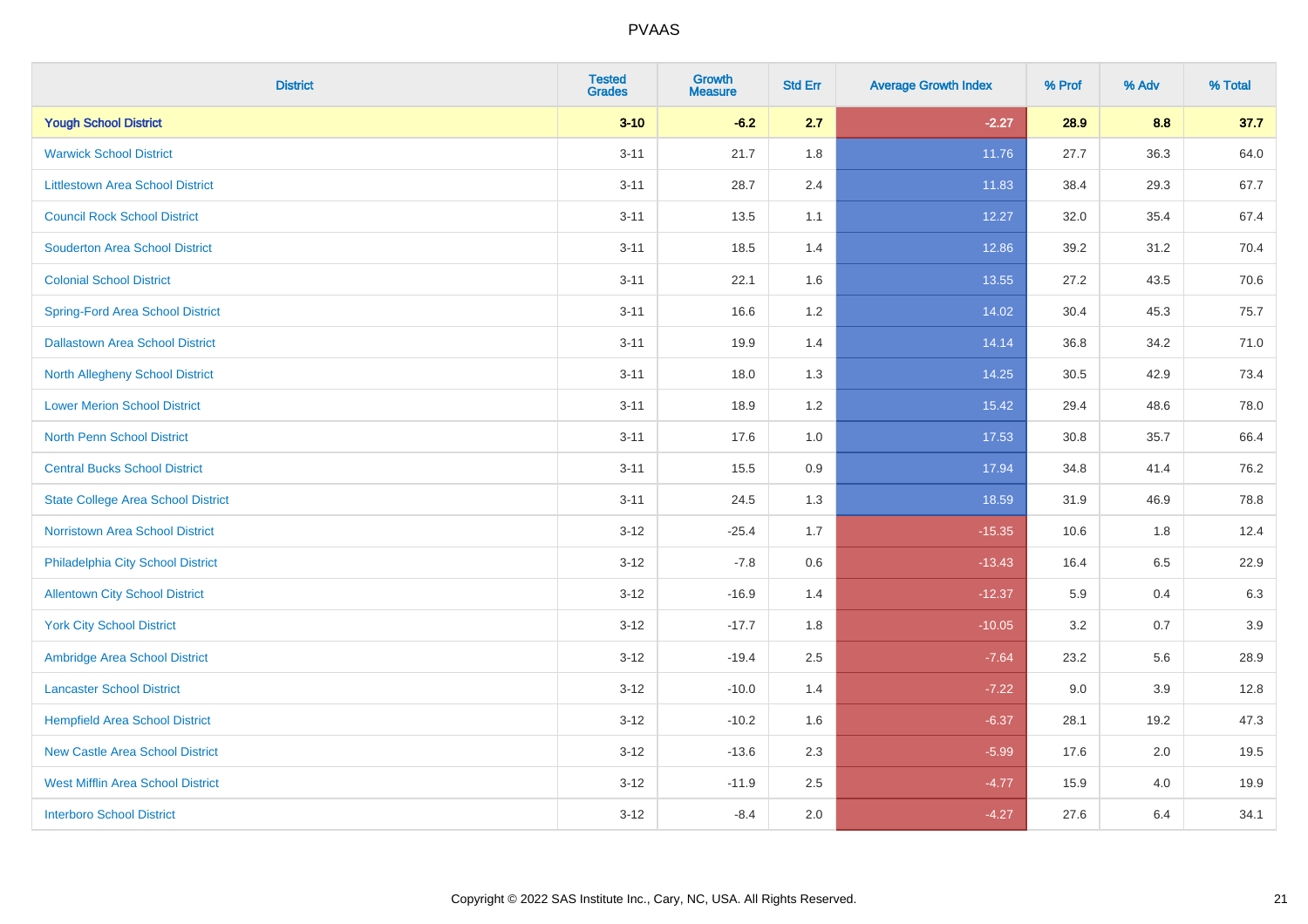| <b>District</b>                                        | <b>Tested</b><br><b>Grades</b> | <b>Growth</b><br><b>Measure</b> | <b>Std Err</b> | <b>Average Growth Index</b> | % Prof | % Adv   | % Total |
|--------------------------------------------------------|--------------------------------|---------------------------------|----------------|-----------------------------|--------|---------|---------|
| <b>Yough School District</b>                           | $3 - 10$                       | $-6.2$                          | 2.7            | $-2.27$                     | 28.9   | 8.8     | 37.7    |
| <b>Panther Valley School District</b>                  | $3 - 12$                       | $-13.3$                         | 3.2            | $-4.10$                     | 31.5   | 4.1     | 35.6    |
| <b>Scranton School District</b>                        | $3 - 12$                       | $-10.1$                         | 2.5            | $-4.04$                     | 20.0   | 7.7     | 27.7    |
| <b>Tussey Mountain School District</b>                 | $3 - 12$                       | $-13.0$                         | 3.3            | $-3.93$                     | 11.1   | 3.2     | 14.3    |
| <b>Grove City Area School District</b>                 | $3 - 12$                       | $-8.8$                          | 2.3            | $-3.89$                     | 25.6   | 16.4    | 42.0    |
| <b>Old Forge School District</b>                       | $3 - 12$                       | $-11.3$                         | 3.1            | $-3.62$                     | 28.6   | 13.2    | 41.8    |
| <b>West York Area School District</b>                  | $3 - 12$                       | $-9.8$                          | 2.7            | $-3.57$                     | 21.9   | 10.9    | 32.8    |
| <b>Montoursville Area School District</b>              | $3 - 12$                       | $-8.4$                          | 2.6            | $-3.17$                     | 38.8   | 18.2    | 57.0    |
| <b>Erie City School District</b>                       | $3 - 12$                       | $-4.5$                          | 1.4            | $-3.09$                     | 13.4   | 6.7     | 20.1    |
| <b>Quakertown Community School District</b>            | $3 - 12$                       | $-4.3$                          | 1.5            | $-2.79$                     | 33.8   | 20.1    | 53.8    |
| <b>Clarion-Limestone Area School District</b>          | $3 - 12$                       | $-10.0$                         | 3.6            | $-2.76$                     | 28.3   | 20.0    | 48.3    |
| Selinsgrove Area School District                       | $3 - 12$                       | $-5.7$                          | 2.1            | $-2.74$                     | 25.4   | 13.9    | 39.2    |
| <b>Turkeyfoot Valley Area School District</b>          | $3 - 12$                       | $-15.4$                         | 5.8            | $-2.66$                     | 3.8    | $3.8\,$ | 7.6     |
| <b>Union City Area School District</b>                 | $3 - 12$                       | $-8.7$                          | 3.3            | $-2.59$                     | 29.7   | 10.9    | 40.6    |
| <b>Greater Nanticoke Area School District</b>          | $3 - 12$                       | $-6.8$                          | 2.6            | $-2.58$                     | 15.2   | 8.9     | 24.1    |
| Catasauqua Area School District                        | $3 - 12$                       | $-7.3$                          | 2.8            | $-2.58$                     | 27.1   | 11.2    | 38.3    |
| Pocono Mountain School District                        | $3 - 12$                       | $-4.3$                          | 1.8            | $-2.43$                     | 35.5   | 17.1    | 52.6    |
| <b>Pottsville Area School District</b>                 | $3 - 12$                       | $-4.9$                          | 2.1            | $-2.36$                     | 21.8   | 7.9     | 29.6    |
| <b>Bristol Borough School District</b>                 | $3 - 12$                       | $-5.9$                          | 2.9            | $-2.00$                     | 27.8   | 3.3     | 31.1    |
| Lincoln Leadership Academy Charter School              | $3 - 12$                       | $-7.4$                          | 3.7            | $-1.99$                     | 6.4    | 2.1     | 8.5     |
| <b>Chester Charter Scholars Academy Charter School</b> | $3 - 12$                       | $-6.2$                          | 3.3            | $-1.88$                     | 2.2    | 0.0     | 2.2     |
| <b>Twin Valley School District</b>                     | $3 - 12$                       | $-3.2$                          | 1.9            | $-1.68$                     | 38.8   | 19.8    | 58.6    |
| <b>Woodland Hills School District</b>                  | $3 - 12$                       | $-4.2$                          | 2.5            | $-1.66$                     | 10.1   | 1.4     | 11.5    |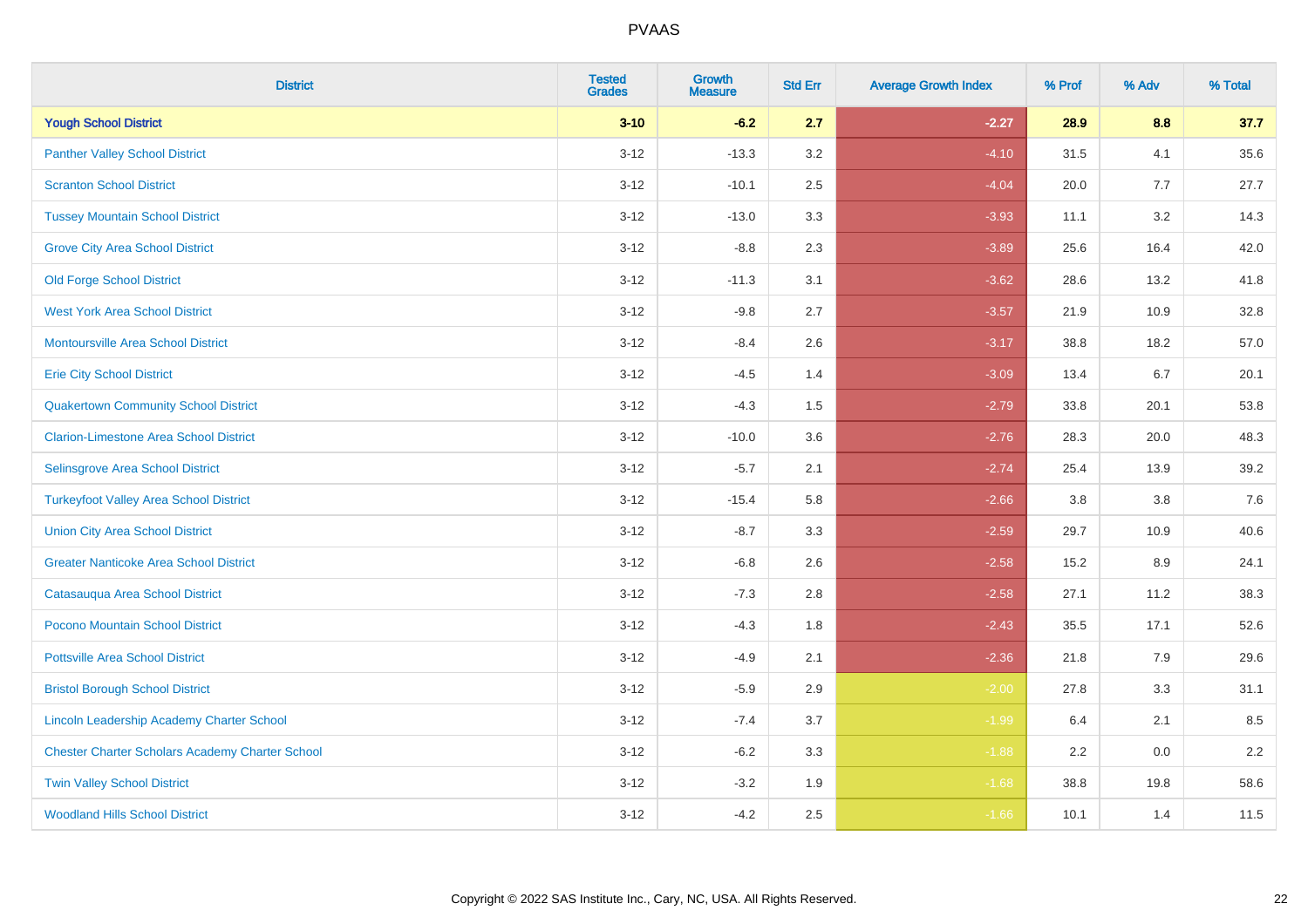| <b>District</b>                                 | <b>Tested</b><br><b>Grades</b> | <b>Growth</b><br><b>Measure</b> | <b>Std Err</b> | <b>Average Growth Index</b> | % Prof | % Adv | % Total |
|-------------------------------------------------|--------------------------------|---------------------------------|----------------|-----------------------------|--------|-------|---------|
| <b>Yough School District</b>                    | $3 - 10$                       | $-6.2$                          | 2.7            | $-2.27$                     | 28.9   | 8.8   | 37.7    |
| <b>Conemaugh Valley School District</b>         | $3 - 12$                       | $-6.3$                          | 4.1            | $-1.54$                     | 23.7   | 5.1   | 28.8    |
| <b>Keystone Education Center Charter School</b> | $3 - 12$                       | $-6.5$                          | 5.1            | $-1.28$                     | 0.0    | 0.0   | 0.0     |
| <b>Millville Area School District</b>           | $3 - 12$                       | $-5.6$                          | 4.4            | $-1.26$                     | 31.4   | 11.4  | 42.9    |
| <b>Cameron County School District</b>           | $3-12$                         | $-5.0$                          | 4.4            | $-1.12$                     | 34.9   | 4.8   | 39.7    |
| <b>Wyomissing Area School District</b>          | $3 - 12$                       | $-2.4$                          | 2.6            | $-0.92$                     | 25.6   | 28.1  | 53.7    |
| <b>Conneaut School District</b>                 | $3 - 12$                       | $-2.3$                          | 2.6            | $-0.91$                     | 27.4   | 9.7   | 37.1    |
| <b>Bradford Area School District</b>            | $3 - 12$                       | $-1.8$                          | 2.3            | $-0.79$                     | 31.2   | 16.7  | 47.9    |
| <b>Roberto Clemente Charter School</b>          | $3 - 12$                       | $-3.3$                          | 4.1            | $-0.79$                     | 22.7   | 4.6   | 27.3    |
| <b>Bangor Area School District</b>              | $3 - 12$                       | $-1.2$                          | 2.0            | $-0.60$                     | 25.8   | 12.7  | 38.5    |
| <b>Penns Manor Area School District</b>         | $3 - 12$                       | $-1.9$                          | 3.5            | $-0.55$                     | 24.2   | 3.8   | 28.0    |
| <b>Forest City Regional School District</b>     | $3 - 12$                       | $-1.2$                          | 3.6            | $-0.33$                     | 26.5   | 8.2   | 34.7    |
| <b>Columbia Borough School District</b>         | $3 - 12$                       | $-1.1$                          | 3.6            | $-0.31$                     | 17.2   | 1.7   | 19.0    |
| <b>Cranberry Area School District</b>           | $3 - 12$                       | $-0.9$                          | 3.1            | $-0.29$                     | 25.5   | 9.7   | 35.2    |
| Altoona Area School District                    | $3 - 12$                       | 0.1                             | 1.5            | 0.07                        | 29.0   | 13.8  | 42.8    |
| <b>Central Columbia School District</b>         | $3 - 12$                       | 0.3                             | 2.3            | 0.12                        | 25.4   | 37.6  | 63.0    |
| <b>Tulpehocken Area School District</b>         | $3 - 12$                       | 1.0                             | 4.9            | 0.20                        | 11.5   | 23.1  | 34.6    |
| <b>Ridley School District</b>                   | $3 - 12$                       | 0.3                             | 1.6            | 0.21                        | 32.0   | 10.7  | 42.6    |
| <b>Wilson School District</b>                   | $3 - 12$                       | $0.5\,$                         | 1.5            | 0.32                        | 30.4   | 25.5  | 55.9    |
| <b>Avella Area School District</b>              | $3-12$                         | 1.6                             | 4.7            | 0.34                        | 34.8   | 7.2   | 42.0    |
| <b>Annville-Cleona School District</b>          | $3 - 12$                       | 1.1                             | 2.4            | 0.45                        | 34.8   | 13.6  | 48.5    |
| Daniel Boone Area School District               | $3 - 12$                       | $0.9\,$                         | 1.9            | 0.46                        | 28.9   | 22.0  | 51.0    |
| <b>Union School District</b>                    | $3-12$                         | 2.5                             | 3.7            | 0.69                        | 17.9   | 10.4  | 28.4    |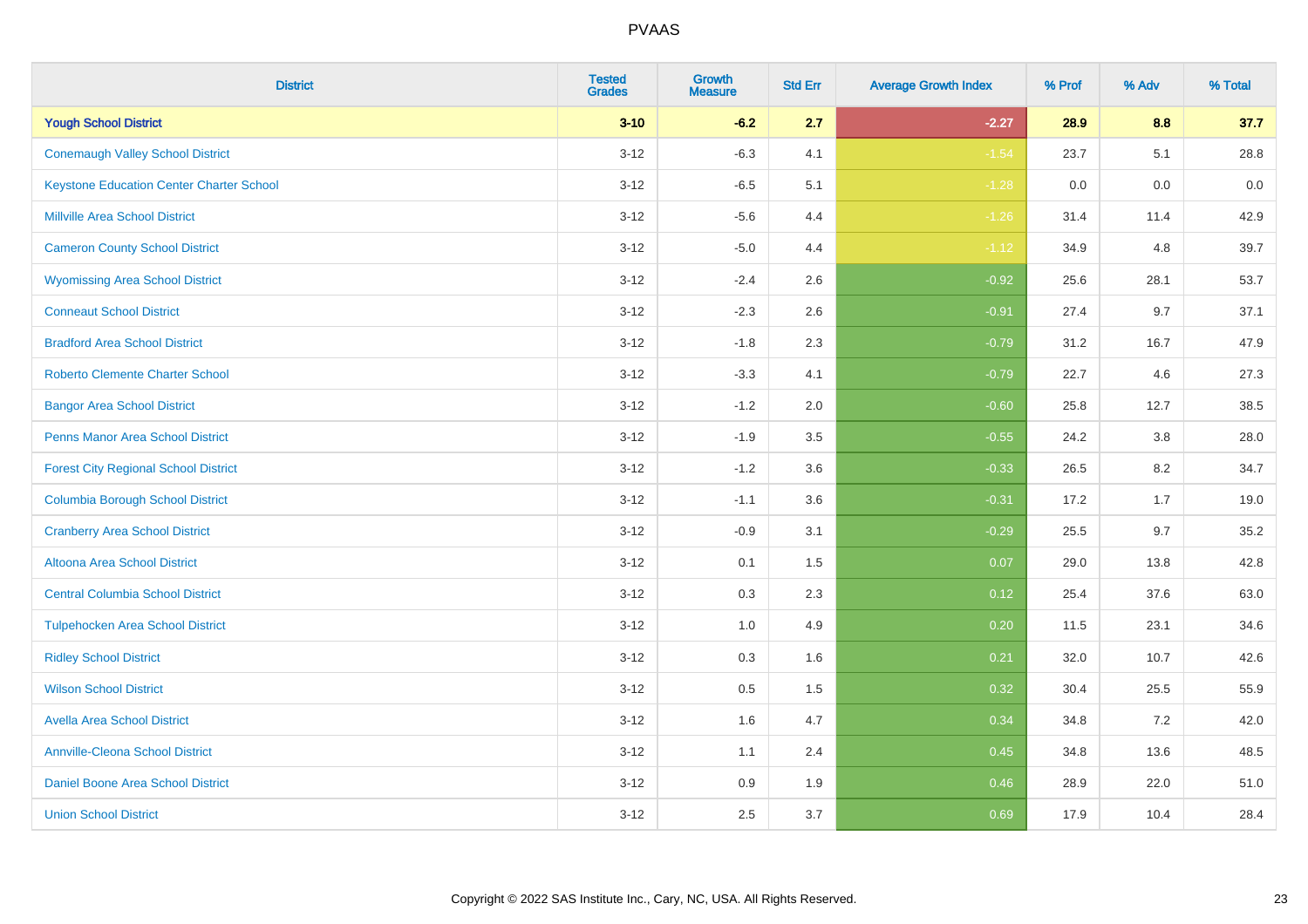| <b>District</b>                                 | <b>Tested</b><br><b>Grades</b> | <b>Growth</b><br><b>Measure</b> | <b>Std Err</b> | <b>Average Growth Index</b> | % Prof | % Adv   | % Total |
|-------------------------------------------------|--------------------------------|---------------------------------|----------------|-----------------------------|--------|---------|---------|
| <b>Yough School District</b>                    | $3 - 10$                       | $-6.2$                          | 2.7            | $-2.27$                     | 28.9   | 8.8     | 37.7    |
| <b>North Clarion County School District</b>     | $3 - 12$                       | 3.4                             | 4.1            | 0.83                        | 45.0   | 18.8    | 63.8    |
| <b>Pottstown School District</b>                | $3 - 12$                       | 2.0                             | 2.2            | 0.88                        | 19.4   | $6.2\,$ | 25.6    |
| <b>Eastern Lancaster County School District</b> | $3 - 12$                       | 2.9                             | 3.2            | 0.91                        | 35.2   | 36.4    | 71.6    |
| <b>Brownsville Area School District</b>         | $3 - 12$                       | 3.9                             | 3.8            | 1.04                        | 22.0   | 8.5     | 30.5    |
| People For People Charter School                | $3 - 12$                       | 6.4                             | 5.6            | 1.15                        | 2.4    | 0.0     | 2.4     |
| <b>Newport School District</b>                  | $3 - 12$                       | $3.8\,$                         | 3.3            | 1.17                        | 38.8   | 10.4    | 49.2    |
| <b>Upper Dublin School District</b>             | $3 - 12$                       | 2.1                             | 1.8            | 1.19                        | 34.7   | 30.0    | 64.7    |
| <b>Purchase Line School District</b>            | $3 - 12$                       | 4.3                             | 3.3            | 1.30                        | 32.3   | 9.0     | 41.4    |
| <b>Chestnut Ridge School District</b>           | $3 - 12$                       | 4.0                             | 2.9            | 1.38                        | 33.2   | 11.0    | 44.2    |
| <b>Conemaugh Township Area School District</b>  | $3 - 12$                       | 4.8                             | 3.5            | 1.39                        | 30.9   | 27.8    | 58.8    |
| Susquehanna Township School District            | $3 - 12$                       | 3.9                             | 2.7            | 1.45                        | 19.0   | 13.1    | 32.0    |
| <b>Northern Potter School District</b>          | $3 - 12$                       | 6.8                             | 4.6            | 1.48                        | 30.6   | 11.1    | 41.7    |
| <b>South Western School District</b>            | $3 - 12$                       | 2.5                             | 1.7            | 1.48                        | 36.2   | 19.7    | 55.9    |
| <b>Smethport Area School District</b>           | $3 - 12$                       | 5.8                             | 3.8            | 1.52                        | 24.6   | 20.0    | 44.6    |
| <b>Waynesboro Area School District</b>          | $3 - 12$                       | 3.0                             | 1.8            | 1.67                        | 26.0   | 23.5    | 49.5    |
| <b>West Shore School District</b>               | $3 - 12$                       | 2.2                             | 1.3            | 1.68                        | 31.8   | 15.2    | 47.1    |
| <b>Wyalusing Area School District</b>           | $3 - 12$                       | 5.7                             | 3.2            | 1.78                        | 38.6   | 12.9    | 51.4    |
| <b>Oswayo Valley School District</b>            | $3 - 12$                       | 9.9                             | 5.1            | 1.93                        | 26.5   | 44.1    | 70.6    |
| Pennsylvania Distance Learning Charter School   | $3 - 12$                       | 6.8                             | 3.4            | 1.99                        | 19.8   | $6.2\,$ | 25.9    |
| <b>Mckeesport Area School District</b>          | $3-12$                         | 4.6                             | 2.2            | 2.14                        | 21.1   | 4.4     | 25.5    |
| Northern Lehigh School District                 | $3 - 12$                       | 6.1                             | 2.5            | 2.42                        | 21.4   | 18.0    | 39.3    |
| Northern Tioga School District                  | $3 - 12$                       | 6.8                             | 2.6            | 2.64                        | 25.0   | 16.9    | 41.9    |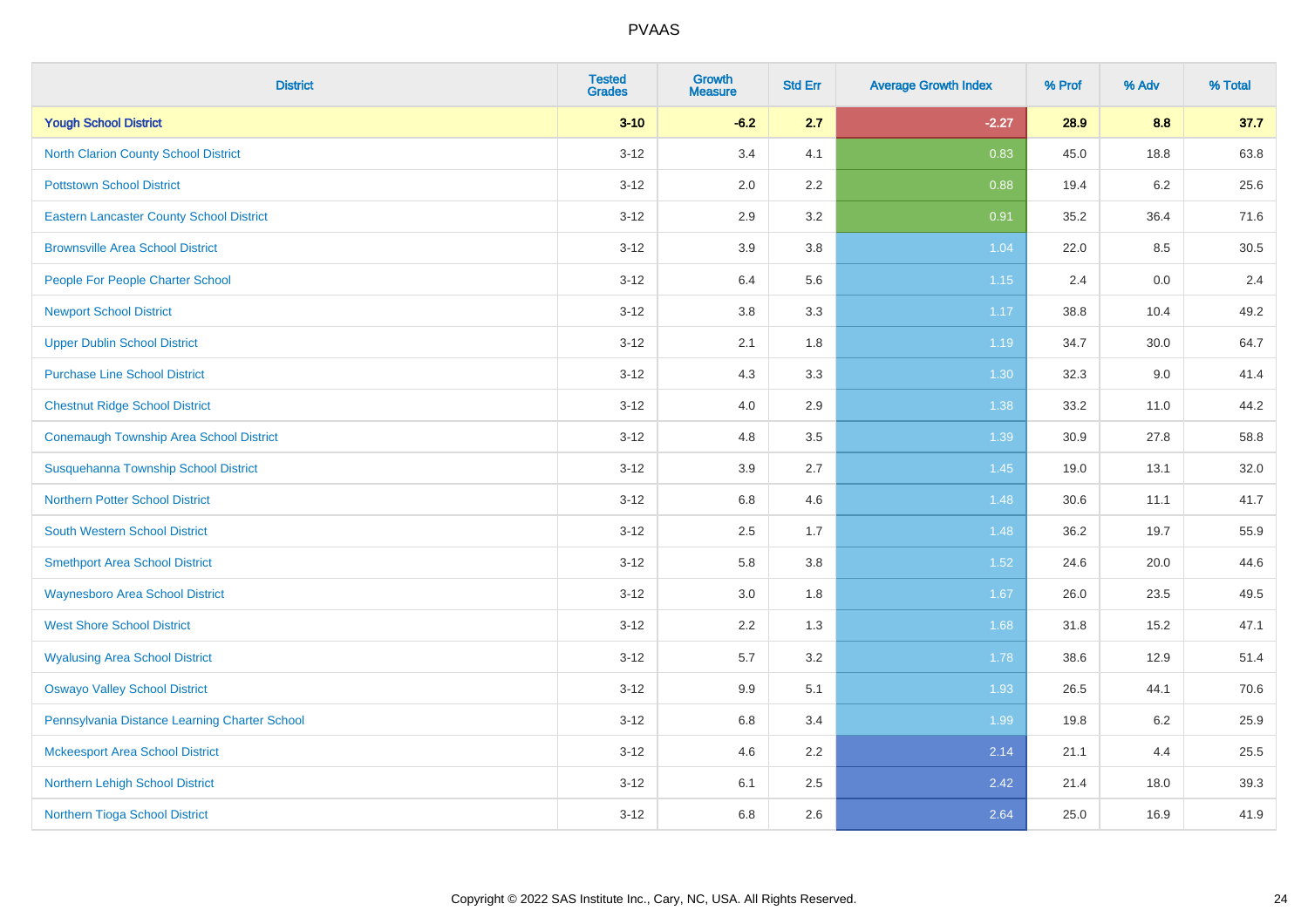| <b>District</b>                           | <b>Tested</b><br><b>Grades</b> | <b>Growth</b><br><b>Measure</b> | <b>Std Err</b> | <b>Average Growth Index</b> | % Prof | % Adv   | % Total |
|-------------------------------------------|--------------------------------|---------------------------------|----------------|-----------------------------|--------|---------|---------|
| <b>Yough School District</b>              | $3 - 10$                       | $-6.2$                          | 2.7            | $-2.27$                     | 28.9   | 8.8     | 37.7    |
| <b>Tamaqua Area School District</b>       | $3 - 12$                       | 6.5                             | 2.4            | 2.72                        | 34.3   | 17.5    | 51.8    |
| <b>Donegal School District</b>            | $3-12$                         | 5.9                             | 2.2            | 2.72                        | 34.1   | 23.1    | 57.2    |
| <b>Apollo-Ridge School District</b>       | $3 - 12$                       | 9.5                             | $3.0\,$        | 3.23                        | 34.0   | 9.4     | 43.4    |
| <b>Kutztown Area School District</b>      | $3 - 12$                       | 9.3                             | 2.8            | 3.34                        | 38.5   | 14.6    | 53.2    |
| <b>William Penn School District</b>       | $3-12$                         | 7.0                             | 1.9            | 3.61                        | 14.0   | $7.2\,$ | 21.3    |
| <b>Dover Area School District</b>         | $3 - 12$                       | 7.1                             | 1.9            | 3.78                        | 33.0   | 18.7    | 51.7    |
| <b>Juniata County School District</b>     | $3 - 12$                       | 7.7                             | 2.0            | 3.81                        | 22.9   | 18.9    | 41.8    |
| <b>Radnor Township School District</b>    | $3-12$                         | 7.5                             | 1.9            | 4.03                        | 33.0   | 38.3    | 71.3    |
| Elizabethtown Area School District        | $3 - 12$                       | 7.1                             | 1.7            | 4.19                        | 36.4   | 27.6    | 64.0    |
| <b>West Allegheny School District</b>     | $3-12$                         | 8.6                             | 2.0            | 4.34                        | 37.3   | 27.2    | 64.5    |
| <b>Conewago Valley School District</b>    | $3-12$                         | 7.6                             | 1.7            | 4.46                        | 41.3   | 19.4    | 60.6    |
| <b>Easton Area School District</b>        | $3 - 12$                       | 6.3                             | 1.3            | 4.91                        | 24.1   | 13.0    | 37.1    |
| Pen Argyl Area School District            | $3-12$                         | 12.8                            | 2.5            | 5.10                        | 28.5   | 23.8    | 52.3    |
| Penns Valley Area School District         | $3-12$                         | 14.1                            | 2.6            | 5.33                        | 29.6   | 23.3    | 52.9    |
| <b>Hermitage School District</b>          | $3 - 12$                       | 14.0                            | 2.5            | 5.59                        | 34.0   | 27.0    | 61.0    |
| Lampeter-Strasburg School District        | $3-12$                         | 11.0                            | 1.9            | 5.69                        | 35.4   | 32.3    | 67.7    |
| <b>Camp Hill School District</b>          | $3-12$                         | 20.7                            | 2.9            | 7.00                        | 32.3   | 41.4    | 73.7    |
| <b>Manheim Township School District</b>   | $3 - 12$                       | 10.9                            | 1.5            | 7.51                        | 30.9   | 31.0    | 61.9    |
| <b>Upper Darby School District</b>        | $3-12$                         | 11.2                            | 1.4            | 8.28                        | 23.8   | 11.8    | 35.6    |
| <b>Central York School District</b>       | $3-12$                         | 12.9                            | 1.5            | 8.64                        | 31.4   | 24.1    | 55.5    |
| <b>Loyalsock Township School District</b> | $3 - 12$                       | 26.7                            | 2.7            | 9.92                        | 36.8   | 35.1    | 71.9    |
| <b>Tyrone Area School District</b>        | $3-12$                         | 29.2                            | 2.3            | 12.86                       | 36.6   | 29.1    | 65.7    |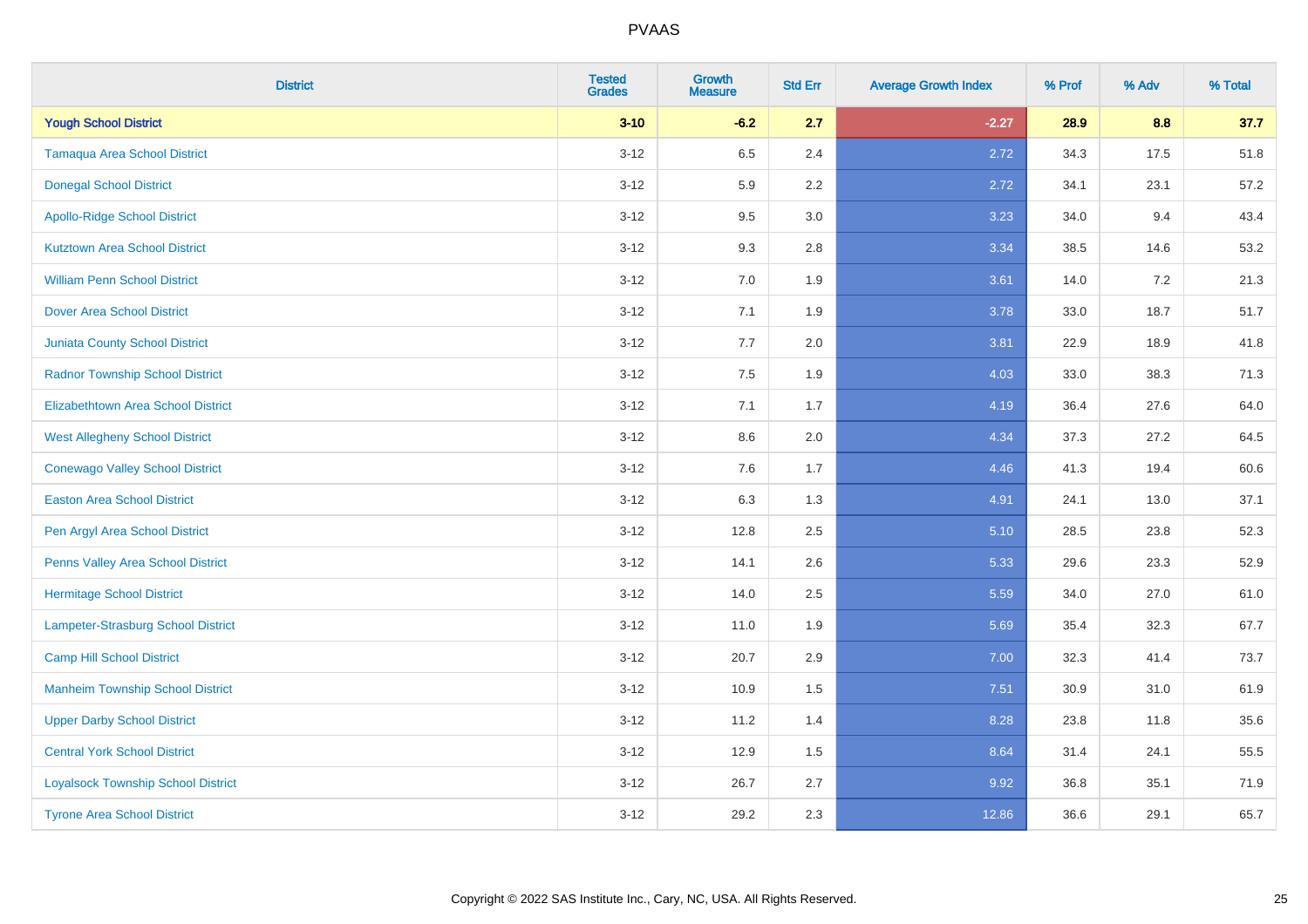| <b>District</b>                                                       | <b>Tested</b><br><b>Grades</b> | <b>Growth</b><br><b>Measure</b> | <b>Std Err</b> | <b>Average Growth Index</b> | % Prof | % Adv | % Total |
|-----------------------------------------------------------------------|--------------------------------|---------------------------------|----------------|-----------------------------|--------|-------|---------|
| <b>Yough School District</b>                                          | $3 - 10$                       | $-6.2$                          | 2.7            | $-2.27$                     | 28.9   | 8.8   | 37.7    |
| <b>Cumberland Valley School District</b>                              | $3 - 12$                       | 18.6                            | 1.2            | 15.79                       | 31.3   | 39.2  | 70.5    |
| <b>Environmental Charter School At Frick Park</b>                     | $3-9$                          | $-6.2$                          | 3.7            | $-1.67$                     | 25.9   | 3.4   | 29.3    |
| Esperanza Academy Charter School                                      | $4 - 11$                       | 2.1                             | 2.1            | 1.01                        | 14.2   | 3.6   | 17.8    |
| <b>Mastery Charter School - Pickett Campus</b>                        | $6 - 10$                       | 2.7                             | 4.2            | 0.65                        | 20.6   | 0.0   | 20.6    |
| <b>Innovative Arts Academy Charter School</b>                         | $6 - 11$                       | $-7.2$                          | 2.5            | $-2.83$                     | 2.0    | 0.0   | 2.0     |
| La Academia Partnership Charter School                                | $6 - 11$                       | $-15.5$                         | 5.7            | $-2.70$                     | 2.3    | 0.0   | 2.3     |
| Perseus House Charter School Of Excellence                            | $6 - 11$                       | $-6.4$                          | 2.6            | $-2.50$                     | 0.9    | 0.0   | 0.9     |
| Urban Pathways 6-12 Charter School                                    | $6 - 11$                       | $-4.1$                          | 5.7            | $-0.72$                     | 0.0    | 0.0   | $0.0\,$ |
| <b>Evergreen Community Charter School</b>                             | $6 - 11$                       | $-1.1$                          | 4.7            | $-0.23$                     | 34.6   | 26.9  | 61.5    |
| Boys Latin Of Philadelphia Charter School                             | $6 - 12$                       | $-8.0$                          | 2.7            | $-3.02$                     | 1.4    | 0.0   | 1.4     |
| Center For Student Learning Charter School At Pennsbury               | $6 - 12$                       | $-3.3$                          | 6.0            | $-0.55$                     | 23.1   | 0.0   | 23.1    |
| Dr Robert Ketterer Charter School Inc                                 | $6 - 12$                       | 7.1                             | 4.3            | 1.66                        | 7.3    | 1.7   | 9.0     |
| 21st Century Cyber Charter School                                     | $6 - 12$                       | 6.6                             | 2.1            | 3.16                        | 29.0   | 21.8  | 50.8    |
| <b>Mastery Charter School - Gratz Campus</b>                          | $7 - 10$                       | $-9.5$                          | 4.6            | $-2.09$                     | 0.0    | 3.4   | 3.4     |
| Mastery Charter School - Shoemaker Campus                             | $7 - 10$                       | $-2.3$                          | 2.8            | $-0.81$                     | 10.1   | 3.7   | 13.8    |
| <b>Lincoln Park Performing Arts Charter School</b>                    | $7 - 11$                       | $-14.9$                         | 2.7            | $-5.45$                     | 39.3   | 8.9   | 48.2    |
| <b>Achievement House Charter School</b>                               | $7 - 11$                       | $-8.2$                          | 3.6            | $-2.28$                     | 16.7   | 2.8   | 19.4    |
| <b>Mastery Charter High School-Lenfest Campus</b>                     | $7 - 11$                       | $-1.8$                          | 5.8            | $-0.30$                     | 26.3   | 0.0   | 26.3    |
| <b>West Side CTC</b>                                                  | $9 - 10$                       | $-32.0$                         | 3.9            | $-8.16$                     | 5.9    | 0.0   | 5.9     |
| Lehigh Valley Charter High School For The Arts                        | $9 - 10$                       | $-11.8$                         | 2.5            | $-4.76$                     | 28.9   | 5.7   | 34.6    |
| <b>Columbia-Montour AVTS</b>                                          | $9 - 10$                       | $-7.1$                          | 2.8            | $-2.52$                     | 19.5   | 3.2   | 22.7    |
| Preparatory Charter School Of Mathematics, Science, Tech, And Careers | $9 - 10$                       | $-5.1$                          | 2.5            | $-2.03$                     | 6.3    | 1.4   | 7.7     |